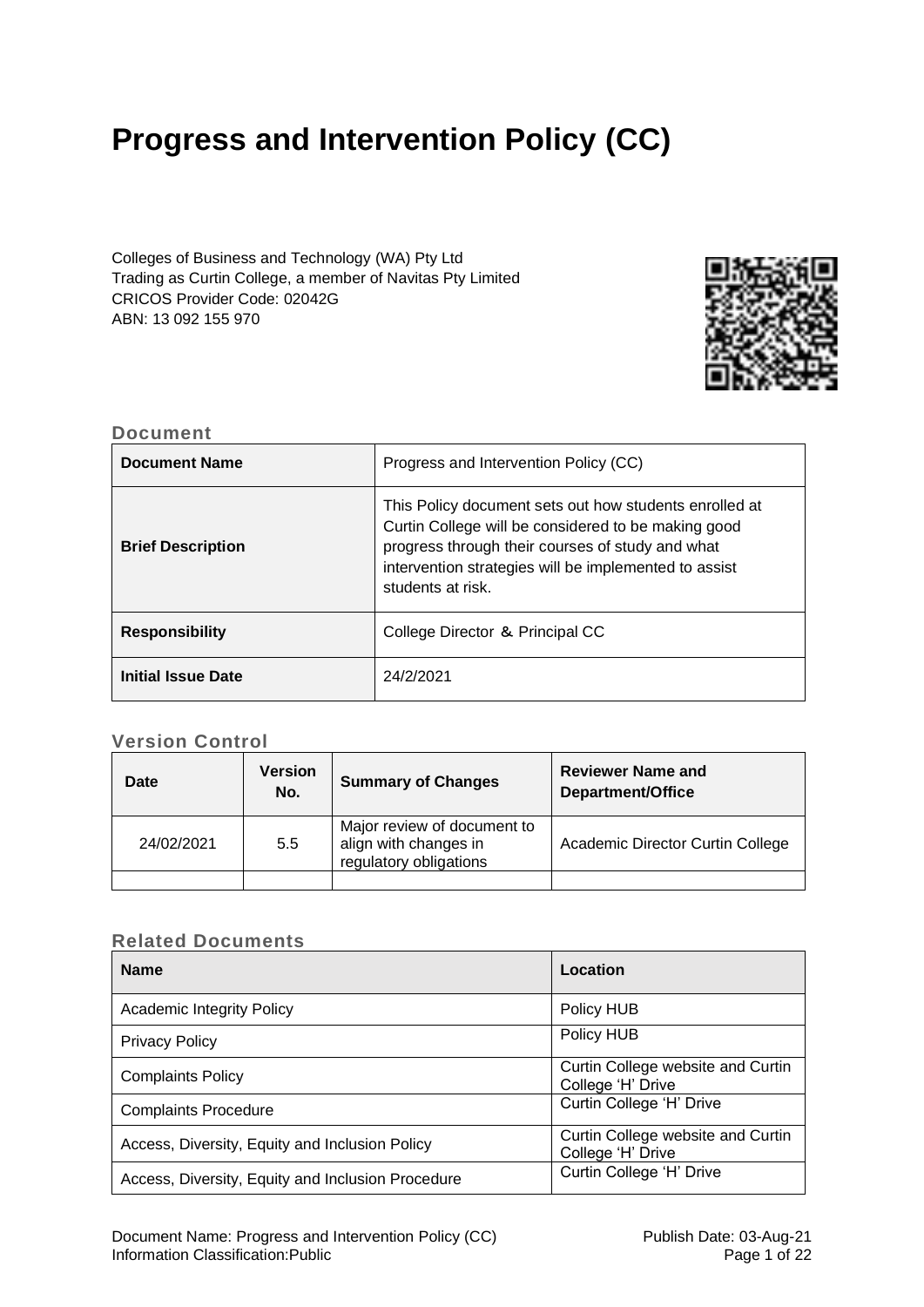# **Contents**

<span id="page-1-0"></span>

| 1   |                                                                                   |
|-----|-----------------------------------------------------------------------------------|
| 1.1 |                                                                                   |
| 1.2 |                                                                                   |
| 1.3 |                                                                                   |
| 2   |                                                                                   |
| 2.1 |                                                                                   |
| 2.2 |                                                                                   |
| 3   |                                                                                   |
| 3.1 |                                                                                   |
| 3.2 |                                                                                   |
| 3.3 |                                                                                   |
| 3.4 |                                                                                   |
| 4   |                                                                                   |
| 5   |                                                                                   |
| 6   |                                                                                   |
| 7   |                                                                                   |
| 8   |                                                                                   |
| 9   |                                                                                   |
| 10  | Appendix 4: Curtin College Student at Risk Register and Intervention Strategy  14 |
| 11  |                                                                                   |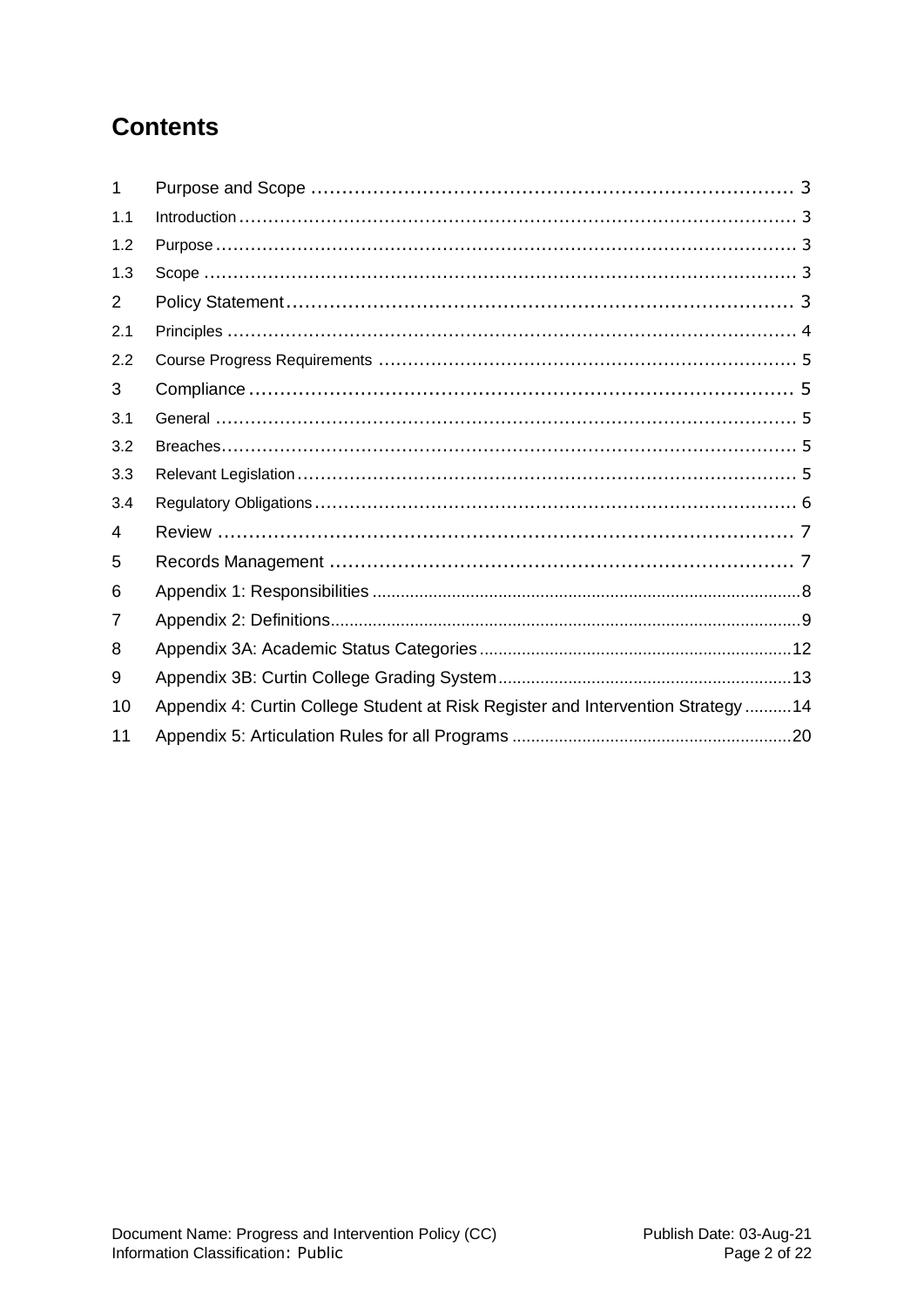# 1 Purpose and Scope

a) The Policy 'Progress and Intervention' ("**Policy**") has been designed to clarify for staff and students at Curtin College (the "**College**") how the College will meet its obligations under both the *Higher Education Standards Framework* (HESF) and the *National Code*.

# <span id="page-2-0"></span>1.1 Introduction

- a) Curtin College ("**College**"), as a registered higher education provider, is obliged to meet the requirements for progression and intervention as set out in Section 8.8 of the *National Code of Practice for Providers of Education and Training to Overseas Students 2018 ("National Code")* (see[: National Code of Practice for Providers of Education and](https://www.legislation.gov.au/Details/F2017L01182/Html/Text#_Toc487026961)  [Training to Overseas Students 2018 \(legislation.gov.au\)](https://www.legislation.gov.au/Details/F2017L01182/Html/Text#_Toc487026961)
- b) *The Higher Education Standards Framework (Threshold Standards) 2015*, in Domain 1 (see: [HESF Domain 1: Student participation and attainment | Tertiary Education](https://www.teqsa.gov.au/hesf-domain-1)  [Quality and Standards Agency \(teqsa.gov.au\)](https://www.teqsa.gov.au/hesf-domain-1) also stipulates that the College must monitor and manage student progression and ensure appropriate provision is made for students at risk.
- c) The Policy endeavours to illustrate how these regulatory obligations will be managed.

# <span id="page-2-1"></span>1.2 Purpose

- a) The purpose of this Policy is to confirm that the College is aware of its regulatory obligations with respect to student progression and appropriate intervention strategies to enable students to fulfil course requirements.
- b) The Policy is designed to provide students and staff with clarity as to what is considered to be satisfactory course progress.
- c) The Policy sets out the College's 'Intervention Strategy' for students at risk of not achieving satisfactory course progress.

# <span id="page-2-2"></span>1.3 Scope

- a) This Policy has been prepared in accordance with relevant legislation as noted in 1.1 a) and b) above as well as the Education Services for Overseas Students Act 2000 (see link: [Education Services for Overseas Students Act 2000 \(legislation.gov.au\).](https://www.legislation.gov.au/Details/C2021C00101)
- b) The Policy therefore sets out how the Company complies with relevant legal standards and regulations regarding student progression and the use of intervention strategies to support students at risk.
- c) The Policy and Intervention Strategy applies equally to international and domestic students.

# <span id="page-2-3"></span>2 Policy Statement

- a) The College, as evidenced by this Policy, is focused on ensuring that all students are able to study in an environment that is supportive of their academic aspirations.
- b) The College monitors students' academic performance in each trimester and employs a detailed intervention strategy to identify, notify and assist students at risk of not meeting course progress requirements in sufficient time for those students to achieve satisfactory course progress.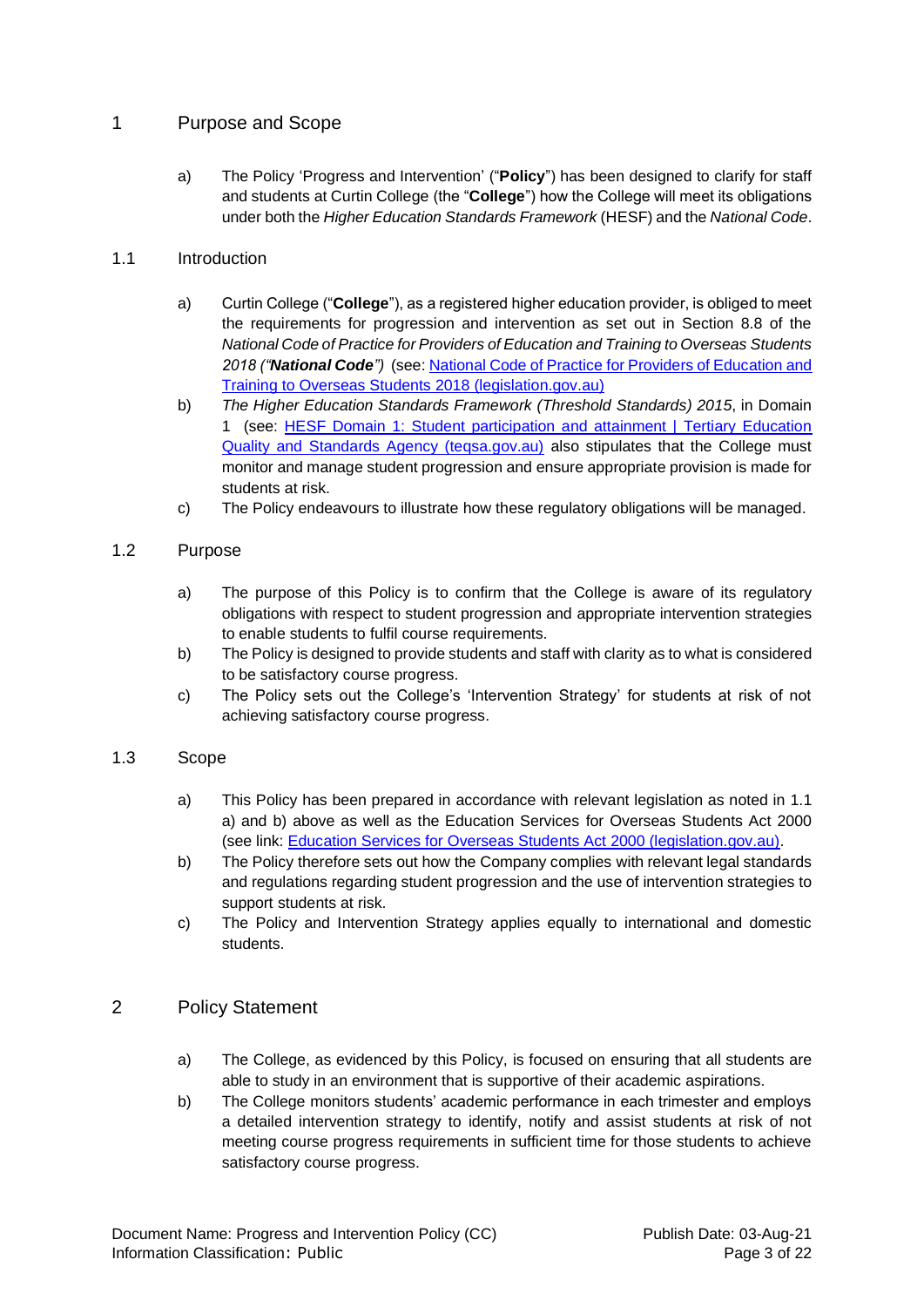- c) The Policy is intended to support the compliance with professional standards of practice as determined by the relevant regulatory authority/ies.
- d) Students are expected to:
	- i. Be familiar and comply with relevant College policies, procedures, course award requirements and unit outlines;
	- ii. Be genuine in their efforts to achieve passing grades;
	- iii. Engage with academic support offered by the College especially if academic performance falls below satisfactory academic performance requirements; and,
	- iv. Meet all expectations as set out in the learning contract that supports the student at risk process.
- e) The intervention strategy is attached to this Policy as Appendix 4: Curtin College Student at Risk Intervention Strategy.

### <span id="page-3-0"></span>2.1 Principles

- a) The College is committed to the following principles:
	- i. All students, domestic and international, shall be treated fairly and openly;
	- ii. Academic progression decisions are based on academic criteria;
	- iii. The College will proactively identify, notify and support students at risk of not meeting course progression requirements;
	- iv. The monitoring of student progress will address particular cohorts of students such as:
		- $\checkmark$  Students in learning participation modes that include online activity and independent study;
		- $\checkmark$  Aboriginal and Torres Strait Islander peoples;
		- $\checkmark$  Students with special learning needs; and,
		- $\checkmark$  International students as required.
	- v. Early assessment and detection is essential to effective management of students at risk;
	- vi. Targeted support activities are important to ensure that support is relevant to the learning needs of the individual student at risk;
	- vii. All students are partners in the learning and teaching process and are therefore, responsible for their own course progress, including completing their course within the maximum allowable time;
	- viii. Appropriate learning and other support will be offered to students identified as at academic risk of not achieving satisfactory course progress;
	- ix. Student progress will be monitored and analysed on a trimester basis and results will be used to inform continuous improvement and included in quarterly reports to the Board of Directors and trimester reports to the Academic Board;
	- x. Appropriate information will be made available in a timely manner, to students identified as at academic risk of not achieving satisfactory course progress; and,
	- xi. The College will adhere to the principles of equity, consistency, transparency, procedural justice and procedural fairness, which will be observed in all matters relevant to student progress.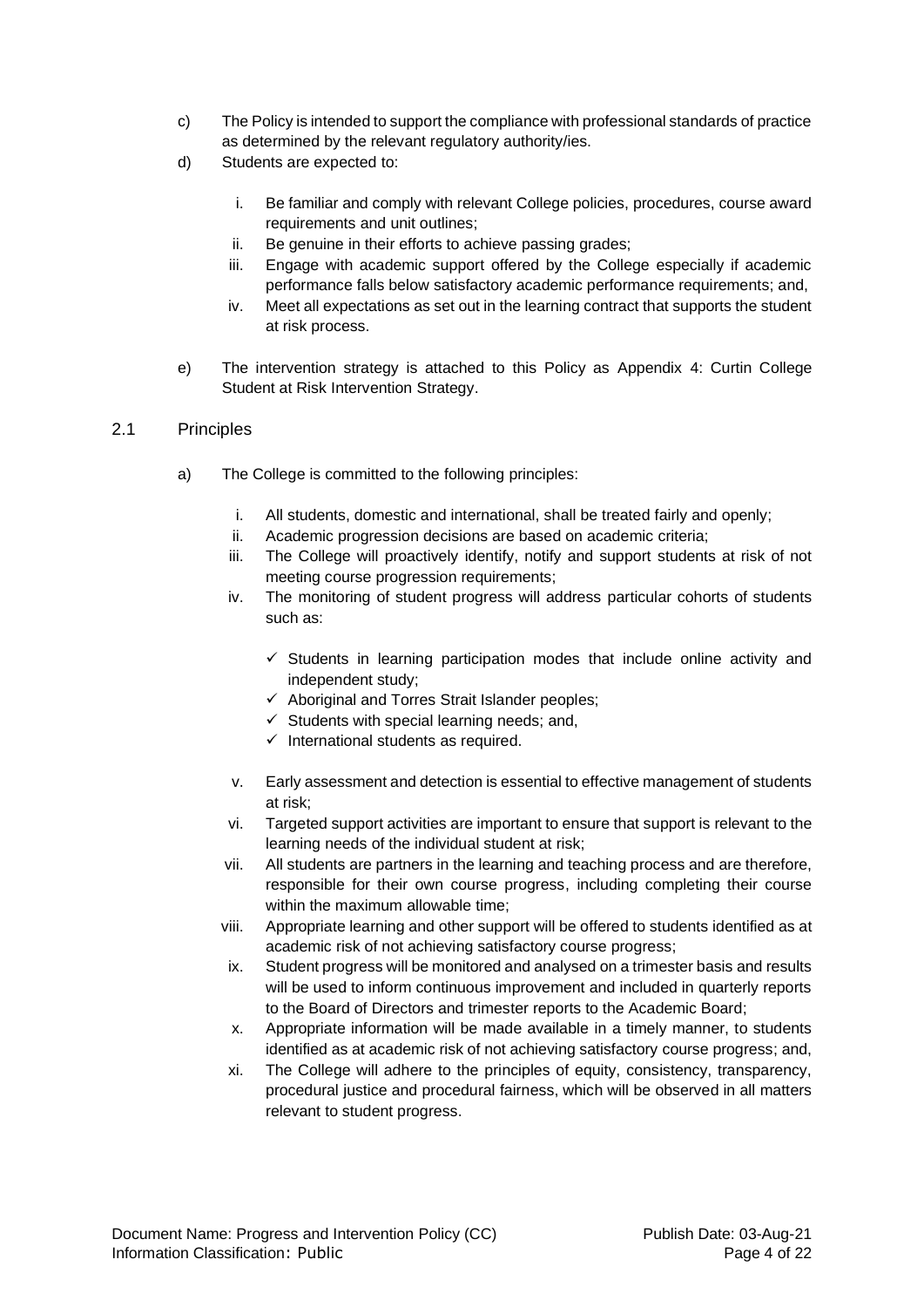# <span id="page-4-0"></span>2.2 Course Progress Requirements

- a) Detailed schedules setting out 'Academic Status Categories' are available in Appendix 2.
- b) Students must maintain an attendance threshold of at least 80% in all units of study; demonstrate use of learning resources in the Learning Management System (LMS Moodle) and complete assessment tasks satisfactorily and in a timely manner.
- c) Students must demonstrate active participation in learning activities as determined by the expectations for each unit of study as set out in the unit outline.
- d) Students must pass 50% or more of their enrolled units in a study period (e.g., trimester).
- e) Students must not be found guilty of academic misconduct.
- f) Students must complete, submit and pass all required assessment activities for each unit of study.
- g) Students must not fail a 'core; unit for a second time.
- h) A student who receives notifications of conditions, suspension, exclusion or withdrawal from their course has the right to appeal in accordance with the Appeals Policy (see Policy by clicking the link: [Policies & Procedures -](https://www.curtincollege.edu.au/about-curtin-college/policies-procedures/) Curtin [College\)](https://www.curtincollege.edu.au/about-curtin-college/policies-procedures/)

# <span id="page-4-1"></span>3 Compliance

# <span id="page-4-2"></span>3.1 General

- a) Students are made aware of this Policy during Orientation and details of its location are included in the 'Student Handbook'.
- b) Staff are made aware of this Policy as part of their induction process and in Policy update sessions during General Staff meetings.
- c) The Policy is available in the published library of the Policy HUB and both staff and students are able to access it at any time.

# <span id="page-4-3"></span>3.2 Breaches

a) Breaches of policy compliance may result in disciplinary action being taken against the offender.

# <span id="page-4-4"></span>3.3 Relevant Legislation

- a) The College, as part of Navitas Pty Limited is charged with the responsibility to maintain compliance with the laws within Australia.
- b) The College will monitor academic progress of students studying at the College on a student visa, as defined under the ESOS Act (2000), in accordance with the National Code. (See links below)
- c) All staff at the College are responsible for aiding the College in identifying relevant legislation and for complying with all relevant legislation.
- d) Priority legislation for the purposes of this policy include:
	- i. The National Code: [National Code of Practice for Providers of Education and](https://www.legislation.gov.au/Details/F2017L01182/Html/Text#_Toc487026961)  [Training to Overseas Students 2018 \(legislation.gov.au\)](https://www.legislation.gov.au/Details/F2017L01182/Html/Text#_Toc487026961)
	- ii. ESOS Act: [Education Services for Overseas Students Act 2000](https://www.legislation.gov.au/Details/C2021C00101)  [\(legislation.gov.au\)](https://www.legislation.gov.au/Details/C2021C00101)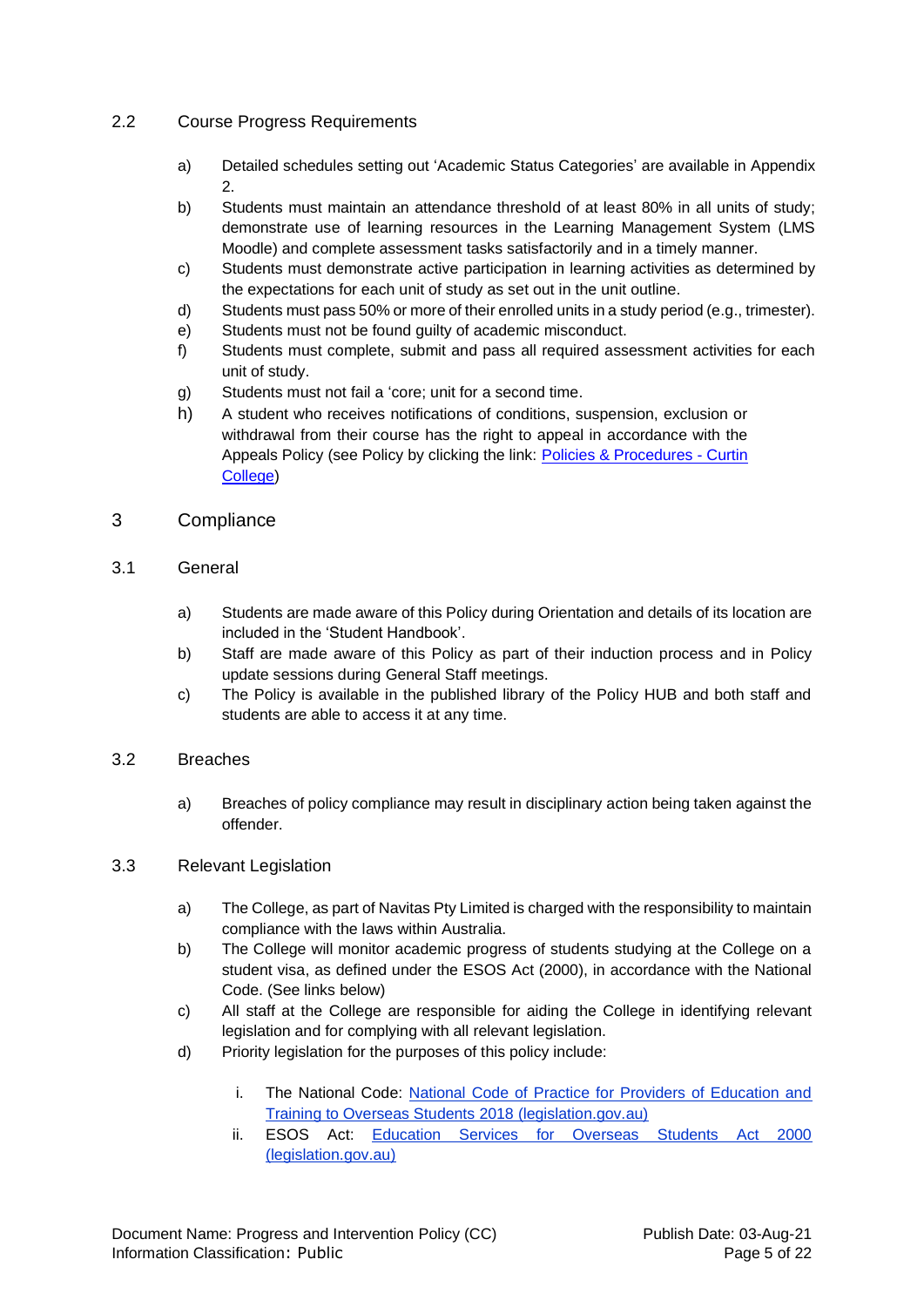- iii. Immigration Act: [https://immi.homeaffairs.gov.au/visas/getting-a-visa/visa](https://immi.homeaffairs.gov.au/visas/getting-a-visa/visa-listing/student-500)[listing/student-500](https://immi.homeaffairs.gov.au/visas/getting-a-visa/visa-listing/student-500)
- iv. HESF: [Higher Education Standards Framework \(Threshold Standards\) 2015](https://www.legislation.gov.au/Details/F2015L01639)  [\(legislation.gov.au\)](https://www.legislation.gov.au/Details/F2015L01639)
- v. Legislative Framework for ESOS Act and National Code: [https://internationaleducation.gov.au/Regulatory-Information/Education-](https://internationaleducation.gov.au/Regulatory-Information/Education-Services-for-Overseas-Students-ESOS-Legislative-Framework/ESOS-Regulations/Documents/FP_Standards_pdf.pdf)[Services-for-Overseas-Students-ESOS-Legislative-Framework/ESOS-](https://internationaleducation.gov.au/Regulatory-Information/Education-Services-for-Overseas-Students-ESOS-Legislative-Framework/ESOS-Regulations/Documents/FP_Standards_pdf.pdf)[Regulations/Documents/FP\\_Standards\\_pdf.pdf](https://internationaleducation.gov.au/Regulatory-Information/Education-Services-for-Overseas-Students-ESOS-Legislative-Framework/ESOS-Regulations/Documents/FP_Standards_pdf.pdf)
- vi. Privacy Act Australia: [Privacy Act 1988 \(legislation.gov.au\)](https://www.legislation.gov.au/Details/C2021C00024)
- <span id="page-5-0"></span>3.4 Regulatory Obligations
	- a) The College is obligated to comply with the following:
		- i. Establishing clear and unambiguous requirements for achieving satisfactory course progress;
		- ii. Ensuring students and staff have easy access to current supporting policies and procedures including but not limited to:
			- $\checkmark$  Academic Integrity;
			- $\checkmark$  Academic Misconduct;
			- $\checkmark$  Complaints and Grievances:
		- iii. Establishing and making available processes for recording and assessing course progress requirements;
		- iv. Monitoring student progress and reporting on occurrence of students, domestic and international, who have not met progression requirements;
		- v. Providing regular reports and analysis outcomes to both the Board of Directors and the Academic Board for consideration and advice;
		- vi. Implementing processes to identify students, domestic and international, who are at risk of unsatisfactory course progress;
		- vii. Publishing and maintaining details of the intervention strategy to assist domestic and international students, who are at risk of not meeting course progress requirements, in sufficient time to achieve satisfactory course progress; and,
		- viii. Implementing processes for determining the point at which the student (international and/or domestic) has failed to meet satisfactory course progress.
	- b) Curtin College is conscious of the need to manage the re-issuance of CoEs very carefully as part of fulfilling its regulatory obligations.
	- c) Renewal and/or extension action is taken only under specific circumstances such as:
		- i. The student can, by providing acceptable evidence (e.g., medical certificate or similar), demonstrate that there are compassionate or compelling circumstances, as assessed by the Academic Director in conjunction with the Counsellor and the Manager of Student and Academic Services; or
		- ii. The College is in the process of implementing, an intervention strategy for the student because the student is at risk of not meeting course progress requirements; or,
		- iii. The College is in the process of deferring, suspending or cancelling the student's enrolment (see Standard 9 "Deferring, suspending or cancelling the overseas student's enrolment" [HERE\)](https://www.legislation.gov.au/Details/F2017L01182/Html/Text#_Toc487026957).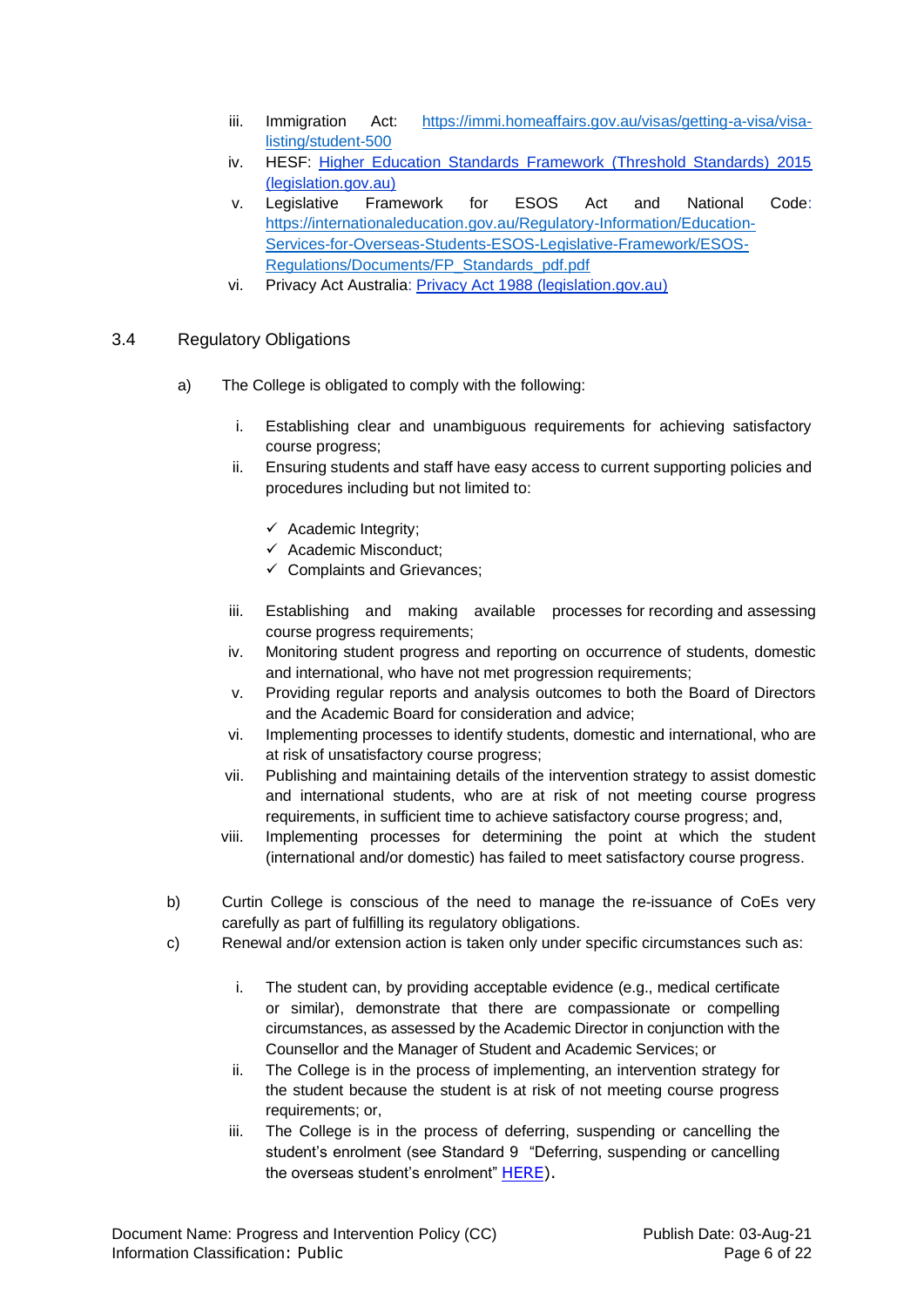- d) The College also ensures that the student is made aware of their right of appeal for actions such as suspension or cancellation;
- e) The College provides students with appropriate advice during the deferral, suspension or cancellation process of the potential for this action to impact their student visa or require the issuance of a new students visa.
- f) The College provides contact details for immigration to enable the student to make direct contact with the Immigration Authorities should they wish to do so.
- g) The College has determined that the greatest number of extensions of COEs that a student can be awarded is three (3) and then only in the most compelling of circumstances. The norm would be two (2) extensions pending outcomes of the appeal process.

### <span id="page-6-0"></span>4 Review

- a) This Policy is tested and reviewed annually by the Manager Quality, Risk and Compliance at Curtin College in line with the IT Security readiness schedule and any changes to the regulatory compliance requirements, legislation, regulation and guidelines.
- b) This review process aims to ensure alignment to appropriate strategic direction and continued relevance to Curtin College's current and planned operations.

# <span id="page-6-1"></span>5 Records Management

a) All records in relation to this document will be managed as follows:

| <b>Record type</b> | Owner             | Location   | <b>Retention</b>                                                                                                                                                                             | <b>Disposal</b>                         |
|--------------------|-------------------|------------|----------------------------------------------------------------------------------------------------------------------------------------------------------------------------------------------|-----------------------------------------|
| 2Policy            | Academic Director | Policy HUB | Perpetual but subject to<br>annual review. Major<br>change will see this<br>version archived into<br>the archive library and<br>the revised version<br>published in the Policy<br><b>HUB</b> | Archived into<br>the archive<br>library |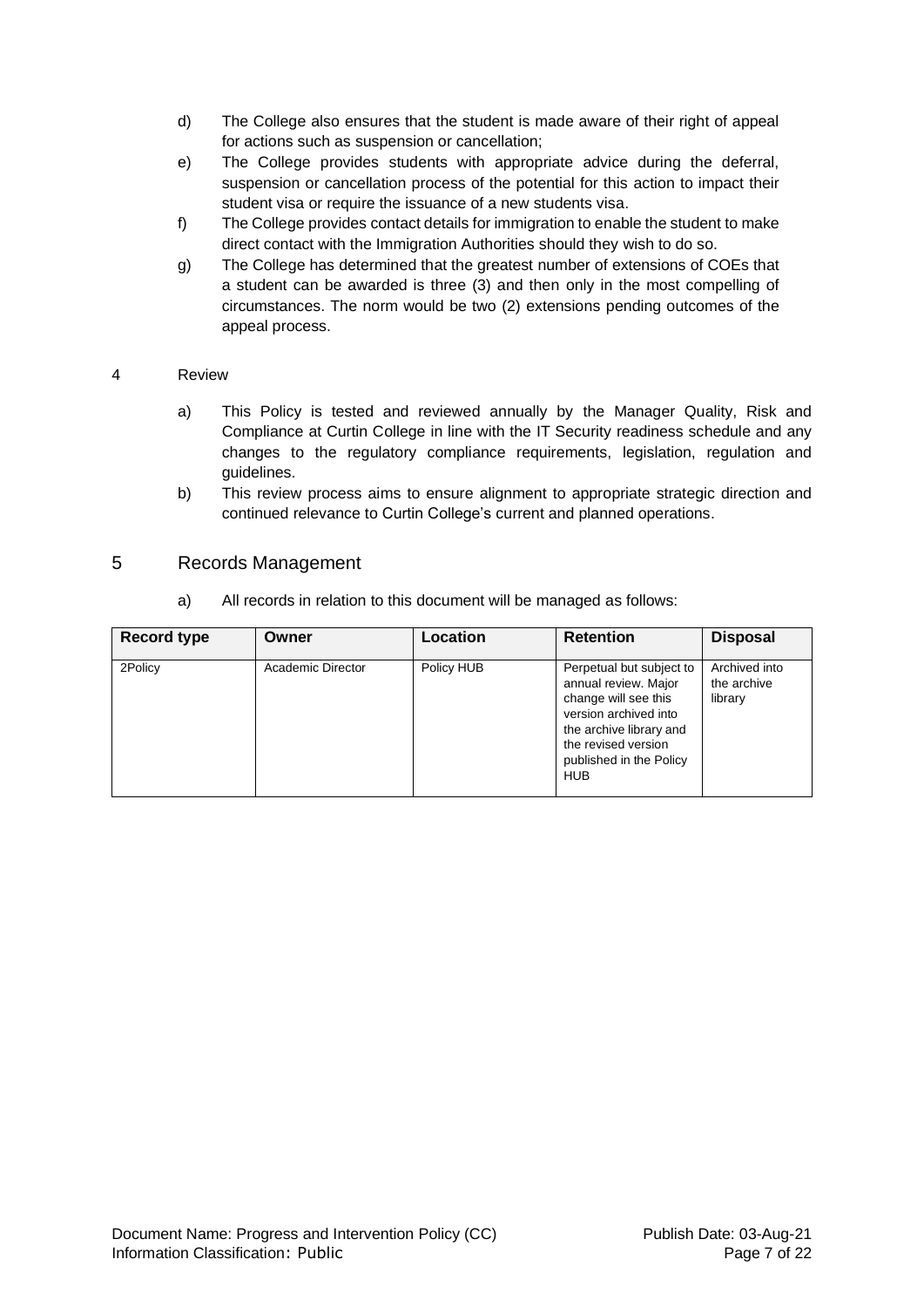# 6 Appendix 1: Responsibilities

a) Each of the positions involved in implementing and achieving policy objectives and carrying out procedures are clearly described in the RASCI chart below.

<span id="page-7-0"></span>

| Responsibility                                                                      | <b>CDP</b>   | <b>MQRC</b>  | Academic<br><b>Director</b> | Admission<br>Manager | Prog. Mgr      | <b>Teachers</b> | <b>SAS</b><br>Mgr | <b>Students</b> | Academic<br><b>Board</b> | All        | Board of<br><b>Directors</b> | Board of<br>Examiners |
|-------------------------------------------------------------------------------------|--------------|--------------|-----------------------------|----------------------|----------------|-----------------|-------------------|-----------------|--------------------------|------------|------------------------------|-----------------------|
| Develop and Maintain Policy                                                         |              | R            | A                           | S                    | С              |                 | S                 |                 |                          |            |                              |                       |
| Develop and Maintain Student at Risk Register                                       |              | C            | A and R                     | S                    | S              |                 | S                 |                 |                          |            |                              |                       |
| Develop and Implement Intervention Plan                                             |              | C            | A and R                     | S                    | $\overline{s}$ |                 | $\overline{s}$    |                 |                          |            |                              |                       |
| Prepare Report for Board of Directors                                               | A            | $\mathsf{C}$ | R                           | S                    | S              |                 | S                 |                 |                          |            |                              |                       |
| Report to Academic Board                                                            |              |              |                             | S                    |                |                 |                   |                 |                          |            |                              |                       |
| Develop Continuous Improvement Process                                              |              |              |                             | S                    |                |                 |                   |                 |                          |            |                              |                       |
| Management of Student Records                                                       |              | $\mathsf{C}$ | A                           | S                    | S              | S               | R                 |                 |                          |            |                              |                       |
| Ratification of final grades for each unit attempted<br>by each student             | $\mathsf{C}$ | C            | Α                           |                      | S              | S               | S                 |                 |                          |            |                              | R                     |
| Determine academic status of each student<br>enrolled in a program of study         | C.           | S            | Α                           | R                    | C              | S               | S                 |                 |                          |            |                              | R                     |
| Approving recommendations for exceptions to this<br>Policy                          |              | C            | Α                           | S                    | S              | S               | S                 |                 | C                        |            |                              | R                     |
| Recommendations for termination of enrolment                                        | $\mathsf{C}$ | S            | A                           | S                    | S              | S               |                   |                 |                          |            |                              | R                     |
| Monitoring students in the students at risk process                                 |              | C            | A                           | S                    | R              | R               | S                 |                 |                          |            |                              |                       |
| Identifying students who could be at risk                                           |              | $\mathsf{C}$ | A                           | S                    | $\mathsf{R}$   | R               | $\overline{s}$    |                 |                          |            |                              |                       |
| Informing students of academic status                                               |              | C            | A                           | S                    | S              | S               | R                 |                 |                          |            |                              |                       |
| <b>Managing Student Appeals</b>                                                     |              | $\mathsf{C}$ | R                           | S                    | S              | S               | Α                 |                 |                          |            |                              |                       |
| Extending/renewing COEs as a result of failing to<br>progress                       |              | C            | $\mathsf{A}$                | R                    |                |                 | R                 |                 |                          |            |                              |                       |
| Managing attendance records                                                         |              | C            | $\overline{A}$              | S                    | S              | S               | R.                |                 |                          |            |                              |                       |
| Maintaining 80% attendance in all units being<br>studied                            |              |              |                             | S                    | S              | S               |                   | A and R         |                          |            |                              |                       |
| Managing assessment results                                                         |              | S            | Α                           | S                    | A              | R               | S                 |                 |                          |            |                              | C                     |
| Ensuring compliance with visa requirements in the<br>case of international students |              | C            | A                           | S                    | S              | S               | R                 | A and R         |                          |            |                              |                       |
| Ensuring compliance with this Policy                                                |              | A            |                             |                      |                |                 |                   |                 |                          | A and<br>R |                              |                       |
| <b>Recording Attendance</b>                                                         |              |              | A                           |                      | S              | R               |                   |                 |                          |            |                              |                       |
| Keeping staff and students informed of changes to<br>this Policy                    |              | R.           | A                           | C                    | S              | S               | C                 |                 |                          |            |                              |                       |
| $R =$ Responsible, A = Accountable, S = Supporting, C = Consulting, I = Informed.   |              |              |                             |                      |                |                 |                   |                 |                          |            |                              |                       |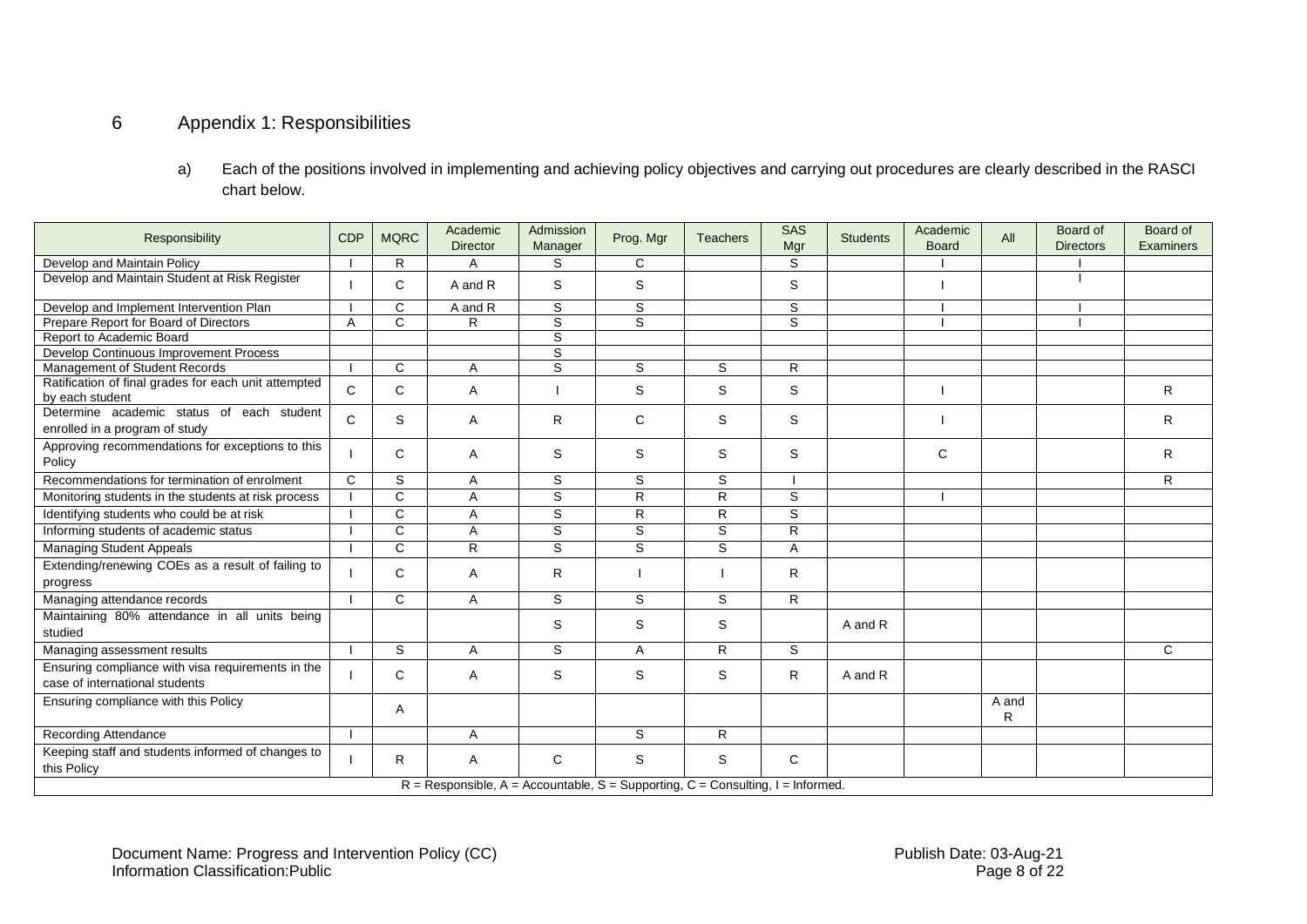# 7 Appendix 2: Definitions

Unless the contrary intention is expressed in this Policy, the following words and acronyms (when used in this policy) have the meaning set out below:

<span id="page-8-0"></span>

| <b>Term</b>                            | <b>Meaning</b>                                                                                                                                  |
|----------------------------------------|-------------------------------------------------------------------------------------------------------------------------------------------------|
| <b>Academic Progress</b>               | The measure of advancement within a Program towards its completion                                                                              |
| <b>Academic Status</b>                 | An Academic status is assigned by the Board of Examiners to each student at the end of each study period in which the student is enrolled.      |
|                                        | Academic status shall be one of the following three categories:                                                                                 |
|                                        |                                                                                                                                                 |
|                                        | Good Standing; Conditional; and, Terminated to be determined as per Schedule 1.                                                                 |
| Academic Status Levels 1, 2 and 3      | Means a status assigned to a student at the end of each study period according to the level of academic progress achieved by the student in     |
|                                        | the study period.                                                                                                                               |
| <b>Approved Absence</b>                | Where Curtin College deems the student to have been absent due to compassionate or compelling circumstances, normally substantiated by          |
|                                        | supporting evidence, e.g. illness where a medical certificate states that the student was unable to attend classes.                             |
| <b>Articulation Rule</b>               | Is a rule referring to specific condition, pre-requisite subjects and/or minimum average mark that must be achieved in order to articulate into |
|                                        | Curtin University.                                                                                                                              |
| <b>At Risk</b>                         | Students deemed to be at 'At Risk' for academic, attendance or wellbeing reasons. The 'At Risk' level is identified as follows:                 |
|                                        |                                                                                                                                                 |
|                                        | At Risk – Academic: does not meet the Program and Unit learning outcomes and academic progress requirements;                                    |
|                                        | At Risk – Attendance: does not maintain at least 80% attendance in all units of study, or does not engage in activities as determined by the    |
|                                        | academic expectations of the unit, or has missed all classes in a two-week timeframe; and,                                                      |
|                                        | At Risk – Wellbeing: does not meet Program and Unit learning outcomes and academic progress requirements for reasons related to                 |
|                                        | wellbeing.                                                                                                                                      |
| <b>Board of Examiners (BOE)</b>        | A review panel that determines the academic progression and Academic Status of students.                                                        |
| <b>Business Unit Manager</b>           | Means the College Director and Principal of Curtin College.                                                                                     |
| Company                                | Means Navitas Pty Limited ACN 109 613 309 having its registered office at Level 8, Brookfield Place, Perth, 6000.                               |
| <b>Confirmation of Enrolment (COE)</b> | A document registered with the Government Department to confirm a student's acceptance into a particular Program for a specified duration.      |
| <b>Course Weighted Average (CWA)</b>   | Weighted average percentage mark for all grade and mark units in which the student is enrolled in a program. Calculation of this average        |
|                                        | includes units that are failed, or any unit with a result of 'not complete' or 'annulled'                                                       |
| <b>Deferral</b>                        | A delay to commencement or continuation of course studies normally to the start of the next study period.                                       |
| Diploma                                | A Higher Education accredited award comprising of two stages                                                                                    |
| <b>Domestic Student</b>                | For the purpose of this policy, a domestic student is anyone who is a permanent resident of Australia, citizen of Australia or New Zealand or   |
|                                        | the holder of a permanent humanitarian visa who will be resident in Australia for the duration of a Program of study                            |
| <b>ESOS Act 2000</b>                   | The Education Services of Overseas Students Act 2000 (ESOS Act 2000): This Act regulates the delivery of education services to                  |
|                                        | international students.                                                                                                                         |
| <b>Full time Study Load</b>            | A study period consisting of 3 or more units of study equating to 75 or more credit points.                                                     |
| <b>Good Standing</b>                   | The student is achieving satisfactory academic progress and is permitted to continue in the Program.                                            |
| <b>Graduate Certificate</b>            | A Higher Education accredited award comprising of 100 credit points to be completed in one study period.                                        |
| Group                                  | Means the Company (Navitas Pty Limited) and all of its subsidiaries.                                                                            |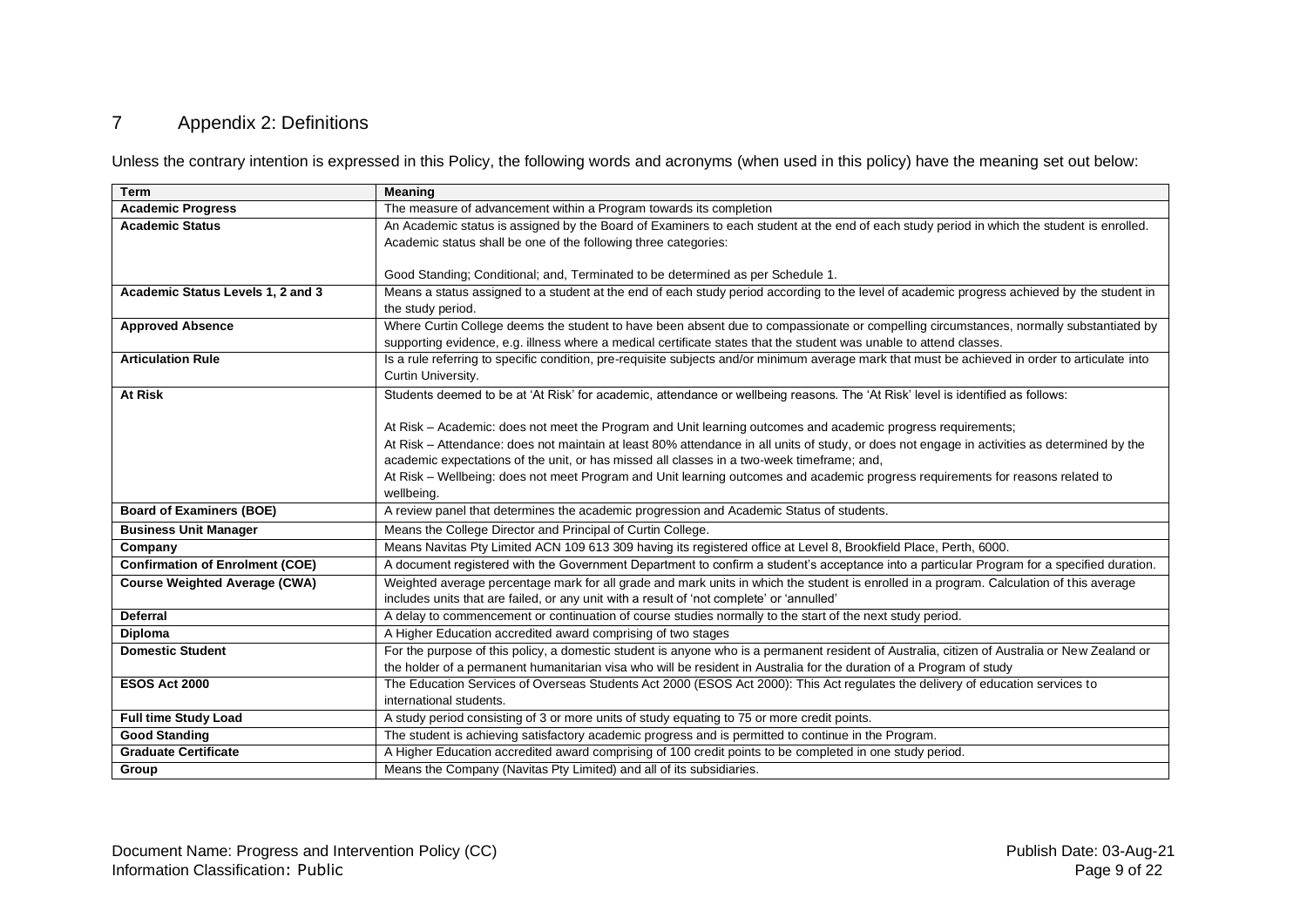| <b>Term</b>                                   | <b>Meaning</b>                                                                                                                                     |
|-----------------------------------------------|----------------------------------------------------------------------------------------------------------------------------------------------------|
| Intent to Report                              | Communication advising an International student of the College's intent to report them to the Government Department due to non-                    |
|                                               | compliance which outlines the appeals process and related action.                                                                                  |
| Intent to Report                              | Communication advising an International student of the College's intent to report them to the Government Department due to non-                    |
|                                               | compliance which outlines the appeals process and related action.                                                                                  |
| <b>International Student</b>                  | For the purpose of this policy, an International student is defined as one who is not an Australian or New Zealand citizen or the holder of a      |
|                                               | permanent residency or humanitarian visa. For the purposes of this policy, students who are in Australia, as a result of their parents/legal       |
|                                               | guardians being on a temporary business visa (e.g. visa subclass 457), are regarded as International Students                                      |
| <b>Intervention Communications and</b>        | Means the tactics implemented at Curtin College to support students who are at risk of not meeting progression requirements. Some of these         |
| <b>Strategies</b>                             | include: Support provided on-line via Moodle; Academic Language support, Drop-in Sessions; Academic Peer support; Student Mentors;                 |
|                                               | Support workshops; and appointments with a staff member such as lecturer/s, Unit Coordinators, Student and Academic Services, Student              |
|                                               | Counsellor, Program Teams.                                                                                                                         |
| <b>Navitas</b>                                | Means Navitas Pty Limited the parent company of Curtin College                                                                                     |
| <b>NLT</b>                                    | Means the Navitas Leadership Team of the Company                                                                                                   |
| Non-compliance                                | For an international student it means: The failure or refusal to abide by the conditions of a 'Student Visa'.                                      |
|                                               | For a domestic student it means: The failure or refusal to abide by the conditions of enrolment as set out in letter of offer of a place at Curtin |
|                                               | College                                                                                                                                            |
|                                               | For the College it means: a failure to meet its regulatory obligations as set out in key legislation e.g. ESOS Act 2000 or the National Code       |
| <b>Partner Provider</b>                       | Means an institution that provides a Program which is CRICOS registered as being offered by Curtin College, who, for the purposes of this          |
|                                               | document oversees all matters relating to the delivery of those Programs.                                                                          |
| <b>Postgraduate Preparation Program (PPP)</b> | Means a program that prepares international students for the Curtin College Graduate Certificate programs.                                         |
| <b>Progression Rule</b>                       | Is a condition referring to specific pre-requisite units and/or minimum course weighted average mark that must be achieved in order to             |
|                                               | progress to the next stage or Program of Study.                                                                                                    |
| Provider Registration and International       | The international student database system used by the Department of Education, Skills and Employment for the purpose of receiving and              |
| <b>Student Management System (PRISMS)</b>     | storing information about international students with respect to the ESOS Act 2000.                                                                |
| <b>Student Default</b>                        | Where an international student does not start a Program, withdraws from a Program, fails to pay tuition fees, breaches a condition of their        |
|                                               | student visa and/or breaches the College's Code of Conduct Policy.                                                                                 |
| <b>Study Period</b>                           | Means a discrete period of study within a Program in which a student undertakes and completes units of study e.g., a Trimester.                    |
| <b>Terminated Status</b>                      | Means a status given to a student who has had their enrolment with the College cancelled for reasons such as unsatisfactory academic               |
|                                               | progress, a serious breach of College Code of Conduct (misbehaviour/misconduct) or due to a student default.                                       |
| <b>Under-Represented student groups</b>       | Means person who fit into any one of the following recognised categories:                                                                          |
|                                               |                                                                                                                                                    |
|                                               | Aboriginal and Torres Strait Islander Peoples                                                                                                      |
|                                               | People from low socio-economic backgrounds                                                                                                         |
|                                               | People with disability                                                                                                                             |
|                                               | People from remote or isolated areas                                                                                                               |
|                                               | People who are first in their family to attend university or other higher educational institution                                                  |
|                                               | People from non-English speaking backgrounds.                                                                                                      |
|                                               | Women in areas of study where they have been under-represented, such as engineering (or even STEM)                                                 |
|                                               | LGBTQI++                                                                                                                                           |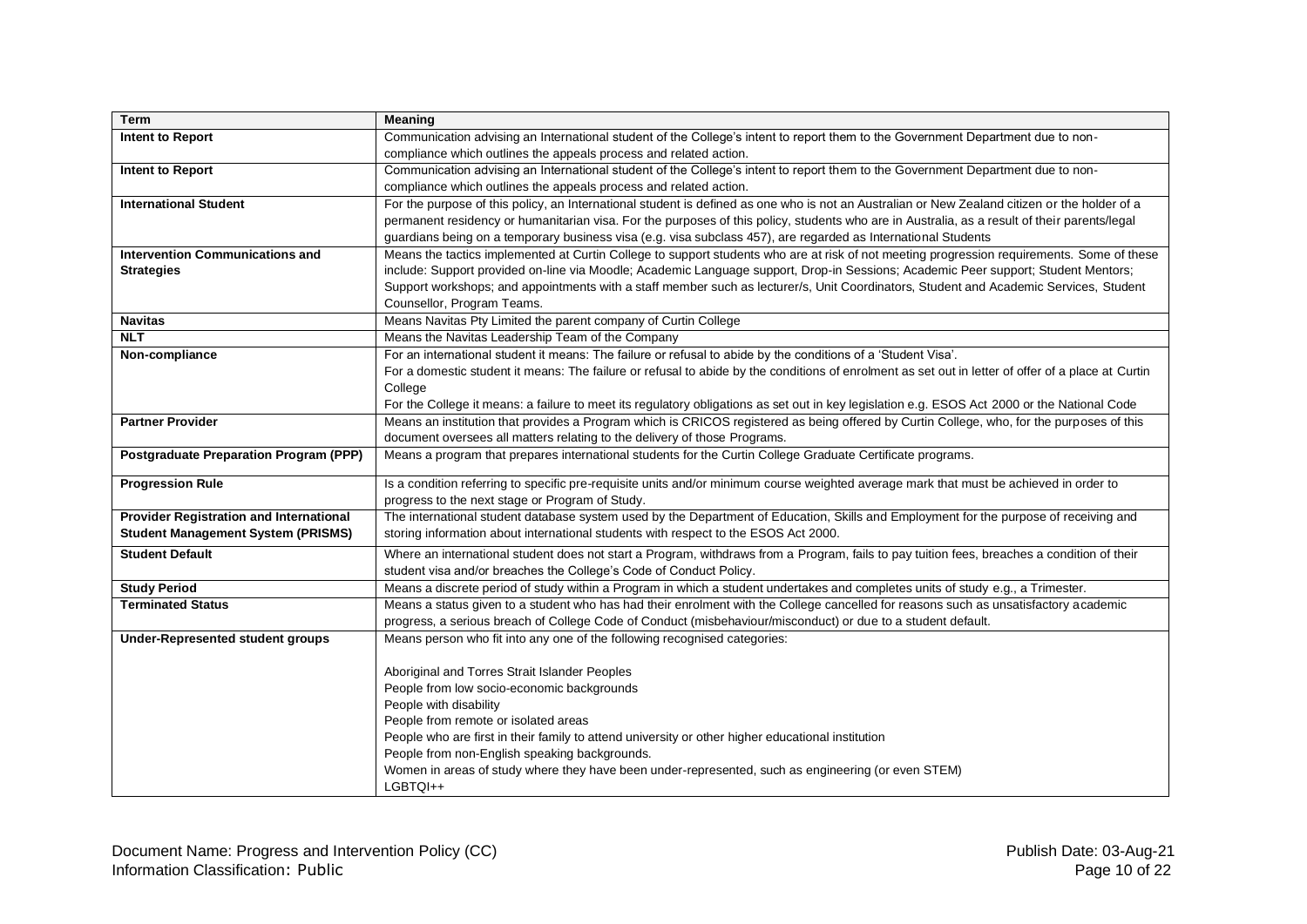| Term                           | Meaning                                                                                                                                    |
|--------------------------------|--------------------------------------------------------------------------------------------------------------------------------------------|
| Unit (of study)                | Means an academic module which forms part of a course of study, e.g., Introduction to Business, which represents a credit point value that |
|                                | contributes towards the final award e.g., Diploma of Business.                                                                             |
| <b>Unsatisfactory Progress</b> | Means passing less than 50% of the units studied in a given study period, failing a unit more than once, or not meeting the program        |
|                                | requirements.                                                                                                                              |
| Wellbeing                      | For the purpose of this policy, 'wellbeing' refers to the physical and mental health of the students.                                      |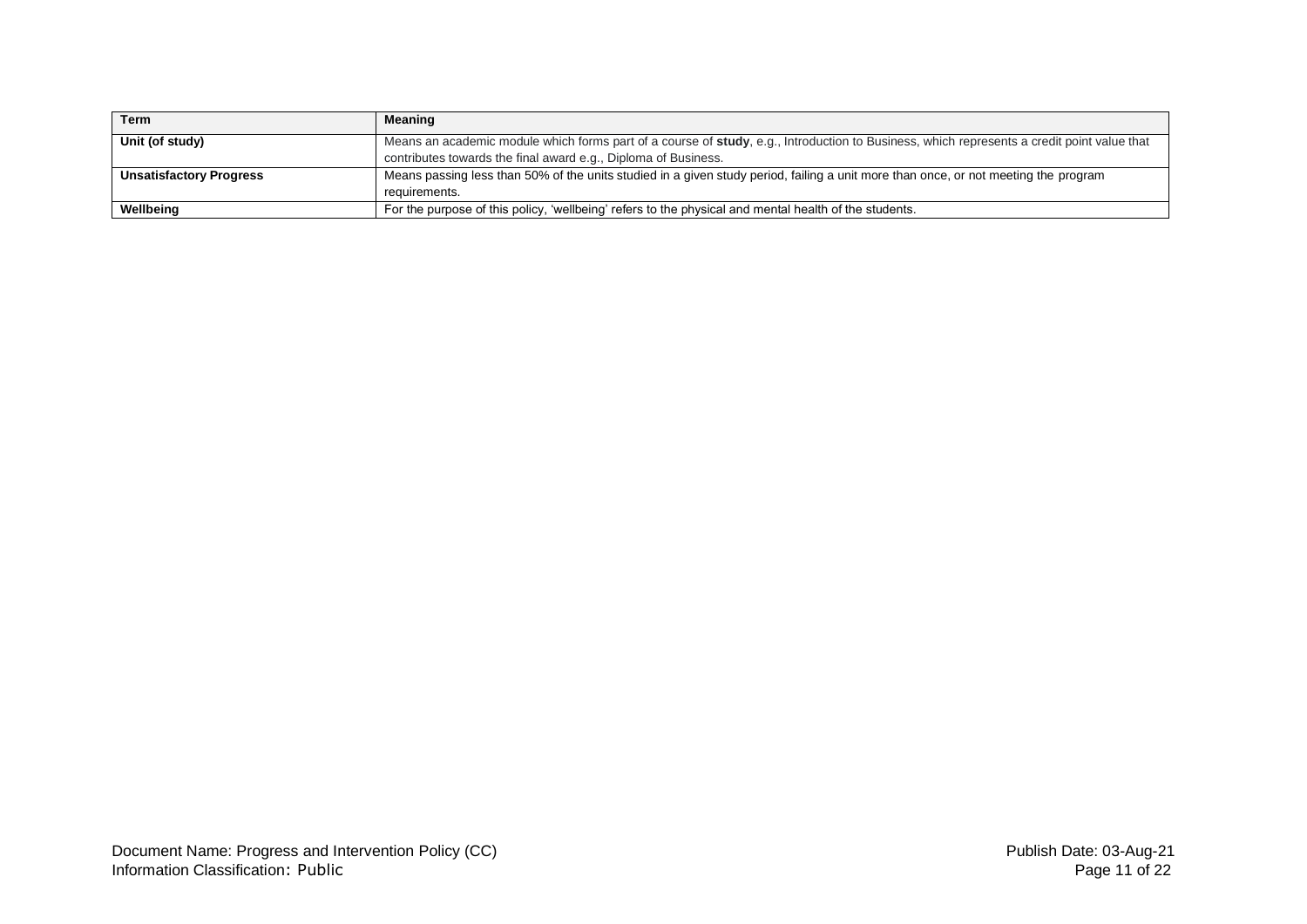# <span id="page-11-0"></span>**Progress and Intervention Policy**

# Curtin College

### **Schedule 1 - Academic Status Categories**

| <b>Academic Status Categories - Diploma Students</b> |  |
|------------------------------------------------------|--|
|                                                      |  |

| <b>Current Academic Status</b>                 | Criteria -<br>If any of the following occur                                   | <b>Academic Status for the</b><br>following Study Period                                               |
|------------------------------------------------|-------------------------------------------------------------------------------|--------------------------------------------------------------------------------------------------------|
| Good Standing                                  | Student passes 50% or more of<br>their enrolled units in a study<br>period    | Good Standing                                                                                          |
| Good Standing                                  | Student passes fewer than 50%<br>of their enrolled units in a study<br>period | <b>Conditional Status 1</b>                                                                            |
| <b>Conditional Status 1</b>                    | Student passes fewer than 50%<br>of their enrolled units in a study<br>period | <b>Conditional Status 2</b>                                                                            |
| <b>Conditional Status 2</b>                    | Student passes fewer than 50%<br>of their enrolled units in a study<br>period | <b>Conditional Status 3</b>                                                                            |
| <b>Conditional Status 3</b>                    | Student passes fewer than 50%<br>of their enrolled units in a study<br>period | Terminated                                                                                             |
| Conditional Status 1, 2 or 3                   | Student passes more than 50%<br>of their enrolled units in a study<br>period  | Returns to an Academic Status<br>which is one level lower or good<br>standing if on Conditional Status |
| Good Standing, Conditional<br>Status 1 or 2    | Student fails a unit for the<br>second time                                   | <b>Conditional Status 3</b>                                                                            |
| Good Standing, Conditional<br>Status 1, 2 or 3 | Student fails a unit for the third<br>time                                    | Terminated                                                                                             |
| <b>All Academic Status</b>                     | Student changes Program                                                       | Returns to an Academic Status<br>which is one level lower or good<br>standing if on Conditional Status |
| <b>Returning Students (after</b>               | Returning to the same program                                                 | Remain on the previous<br>Academic Standing                                                            |
| withdrawal)                                    | Returning to a different program<br>with no shared units                      | <b>Good Standing</b>                                                                                   |

PPP and Graduate Certificate Academic status shall be one of the following three categories: Good Standing, Conditional and Terminated to be determined as follows:

#### Academic Status Categories - PPP and Graduate Certificate Students

| <b>Current Academic Status</b>           | Criteria -<br>If any of the following occur                                   | <b>Academic Status for the</b><br>following Study Period |
|------------------------------------------|-------------------------------------------------------------------------------|----------------------------------------------------------|
| <b>Good Standing</b>                     | Student passes 50% or more of<br>their enrolled units in a study<br>period    | Good Standing                                            |
| <b>Good Standing</b>                     | Student passes fewer than 50%<br>of their enrolled units in a study<br>period | <b>Conditional Status 1</b>                              |
| <b>Conditional Status 1</b>              | Student passes fewer than 50%<br>of their enrolled units in a study<br>period | Terminated                                               |
| Condition 1                              | Student passes more than 50%<br>of their enrolled units in a study<br>period  | Returns to Good Standing                                 |
| Good Standing or Conditional<br>Status 1 | Student fails a unit twice                                                    | Terminated                                               |

Document Name: Progress and Intervention Policy (CC) Publish Date: 03-Aug-21 Information Classification: Public Page 12 of 22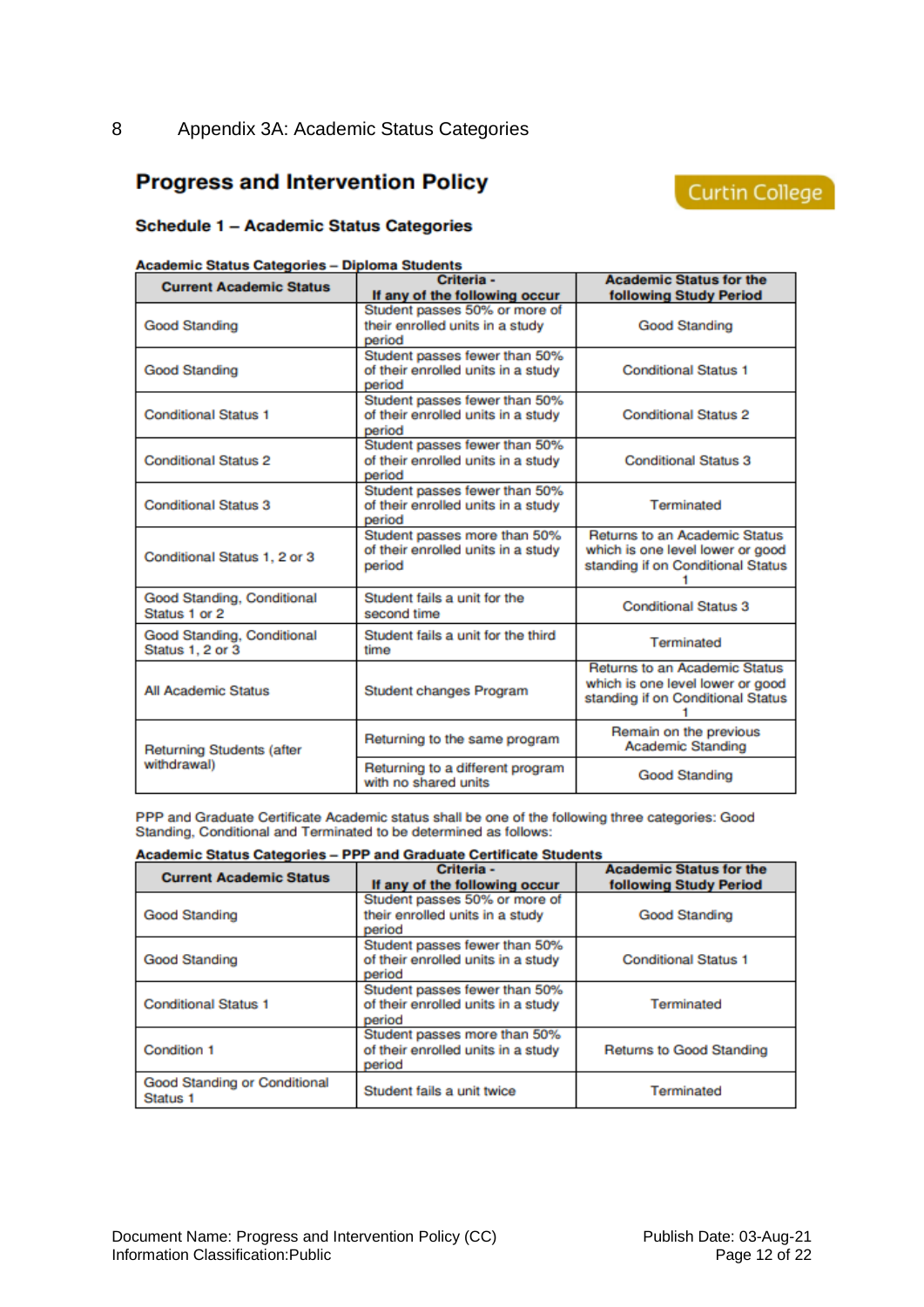# <span id="page-12-0"></span>**Progress and Intervention Policy**



#### **Schedule 2 - Curtin College Grading System**

Curtin College's grading system is based on the Curtin University grading system as provided in their Assessment and Student Progression Manual (July 2018) available on the Curtin University website: http://policies.curtin.edu.au/

#### **Grade/Mark Units - Final Grades**

| Grade           | <b>Mark</b><br>(Range) | <b>Description</b>                                   | <b>Application</b>                                                                                                                                                                             |  |
|-----------------|------------------------|------------------------------------------------------|------------------------------------------------------------------------------------------------------------------------------------------------------------------------------------------------|--|
| 10              | 100                    | <b>High Distinction</b>                              | Student has passed a unit classified as a grade/mark unit and achieved a<br>percentage mark in the range specified without Supplementary Assessment<br>or without a pass having been conceded. |  |
| 9               | $90 - 99$              | <b>High Distinction</b>                              | As above                                                                                                                                                                                       |  |
| 8               | $80 - 89$              | <b>High Distinction</b>                              | As above                                                                                                                                                                                       |  |
| 7               | $70 - 79$              | <b>Distinction</b>                                   | As above                                                                                                                                                                                       |  |
| 6               | $60 - 69$              | Credit                                               | As above                                                                                                                                                                                       |  |
| 5               | $50 - 59$              | Pass                                                 | As above                                                                                                                                                                                       |  |
| PA              | $0 - 100$              | Pass                                                 | As above                                                                                                                                                                                       |  |
| F               | $0 - 99$               | Fail                                                 | Student has failed a unit classified as a grade/mark unit                                                                                                                                      |  |
| <b>PX</b>       | $0 - 100$              | Pass After<br>Supplementary<br>Assessment            | Student has passed the unit following a Supplementary Assessment.<br>PX shall replace the previously recorded X and the mark will remain the<br>same as that originally recorded.              |  |
| <b>FX</b>       | $0 - 100$              | <b>Fail After</b><br>Supplementary<br>Assessment     | Student has failed the unit following a Supplementary Assessment.<br>FX shall replace the previously recorded X and the percentage mark will<br>remain the same as that originally recorded.   |  |
| NC <sub>1</sub> | $0 - 99$               | Fail Incomplete                                      | Student has failed a unit classified as a grade/mark unit and did not meet<br>pass hurdles                                                                                                     |  |
| ANN             | 0                      | <b>Result Annulled Due to</b><br>Academic Misconduct | Student has been found quilty of academic misconduct and a penalty of an<br>ANN grade has been imposed.                                                                                        |  |
| W               |                        | Withdrawn from unit                                  | Student has withdrawn from the unit after census date and before week 9.                                                                                                                       |  |
| FХ              |                        | Exemption                                            | Credit granted towards particular or specific unit(s) within a Program.                                                                                                                        |  |

#### **Grade/Mark Units - Interim Grades**

| Grade      | <b>Mark</b><br>(Range) | <b>Description</b>                         | <b>Application</b>                                                                                                                                                                                                                                                                                                                                                                                                                                                                                                                                                                                                                                                                     |
|------------|------------------------|--------------------------------------------|----------------------------------------------------------------------------------------------------------------------------------------------------------------------------------------------------------------------------------------------------------------------------------------------------------------------------------------------------------------------------------------------------------------------------------------------------------------------------------------------------------------------------------------------------------------------------------------------------------------------------------------------------------------------------------------|
| DA         |                        | Deferred<br>Assessment                     | Where an assessment task within a unit of study is approved to be done at a<br>later date.<br>A DA grade must be converted to a final result by no later than the end of the<br>next study period that the student would normally enrol in.<br>Any extension must be approved by the Program Manager or nominee.                                                                                                                                                                                                                                                                                                                                                                       |
| x          |                        | Outstanding<br>Supplementary<br>Assessment | Where a student, who otherwise would be awarded a grade of F or FAIL, is<br>granted a Supplementary Assessment by a Board of Examiners.<br>Once the supplementary assessment is completed, the student shall be<br>awarded a grade of either PX (Pass After Supplementary Assessment) or FX<br>(Fail After Supplementary Assessment).<br>In both cases, for grade/mark units the original mark shall be retained. If the<br>student opted not to complete the Supplementary Assessment, they will<br>receive an F grade for the unit.<br>An X grade must be converted to a final result by no later than the end of the<br>next study period that the student would normally enrol in. |
| <b>GNS</b> |                        | <b>Grade not Submitted</b>                 | May be used as an alternative to Fail at the discretion of the Board of<br>Examiners where a student has not completed or submitted all required<br>assessable work for the unit.                                                                                                                                                                                                                                                                                                                                                                                                                                                                                                      |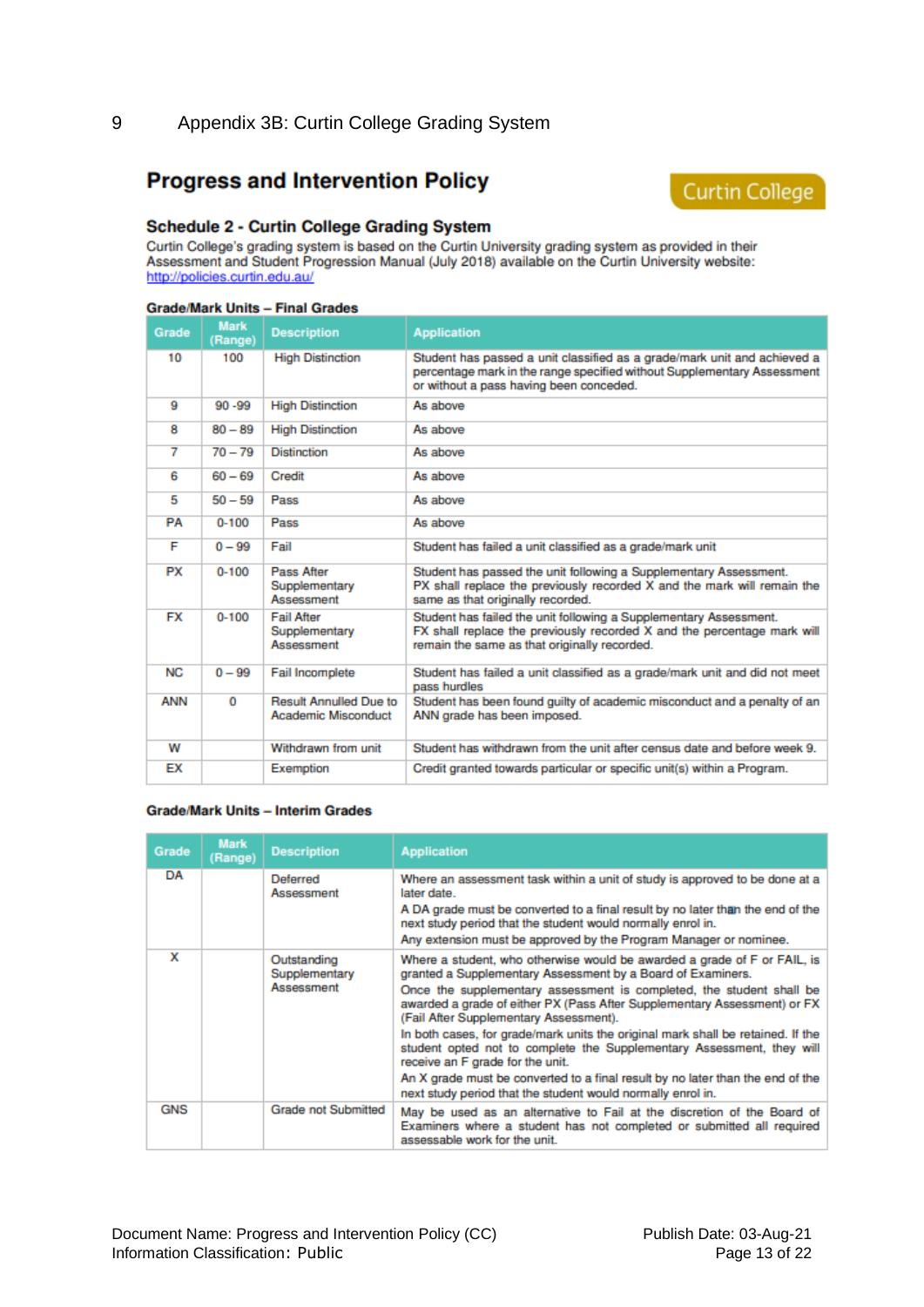# <span id="page-13-0"></span>10 Appendix 4: Curtin College Student at Risk Register and Intervention Strategy

### 10.1 Introduction

- a) Curtin College hosts a diverse range of students with an equally diverse set of backgrounds and recognises therefore that inherent in its diversity is a wide range of causes for students to exhibit signs of being at risk of not meeting academic progression rates.
- b) The causes of poor academic performance are many but it is possible to draw sufficient common themes to suggest that factors such as those noted in the following list (note this is not an exhaustive list) may contribute to a student's 'at risk' potential:
	- i. Is the student an international student exhibiting language difficulties?
	- ii. Is the student a 'first-generation' higher education student?
	- iii. Is the student of Aboriginal and Torres Strait Islander heritage?
	- iv. Does the student have a declared learning disability?
	- v. Does the student have a declared physical disability?
	- vi. Is the student from a minority group such a LGBTQI++?
	- vii. Does the student have financial challenges?
	- viii. Is the student from a remote or isolated area and away from familial support structures?
- c) Clearly students from the College's population of subgroups as noted above, will not all always exhibit characteristics of a student at risk; however, the College recognises the need to consider a range of contributing factors into any intervention and support strategies for students at risk.
- d) In addition to factors noted in 9.1 b) above, the College has also noted that the following may be 'at-risk identifiers' or alerts:
	- i. Specific skill deficiency/ies e.g. not everyone is equally IT literate despite the pervasiveness of technology into every aspect of life as we know it;
	- ii. Low entry grades';
	- iii. Erratic academic background;
	- iv. High level of credit for recognised learning;
	- v. Poor reading, writing and numeracy skills;
	- vi. Poor time management skills;
	- vii. Inadequate problem-solving skills;
	- viii. Sleeping in class;
	- ix. Unsatisfactory attendance;
	- x. Mature age student returning to study after a considerable break;
	- xi. Failure to complete assessment on time;
	- xii. Record of breaching academic integrity rules and requirements;
	- xiii. Reluctance to engage in group activities; and,
	- xiv. Consistently poor assessment outcomes.

### 10.2 The Curtin College 'STaR' Intervention Plan – Guiding Concepts

- a) Curtin College has developed a student at risk process that is inclusive of academic and professional staff as well as student mentors, buddies and guides.
- b) The STaR is focused on the benefits of early intervention and analysis to ensure students at risk are identified early in each trimester, this in order to avoid delays in applying intervention strategies.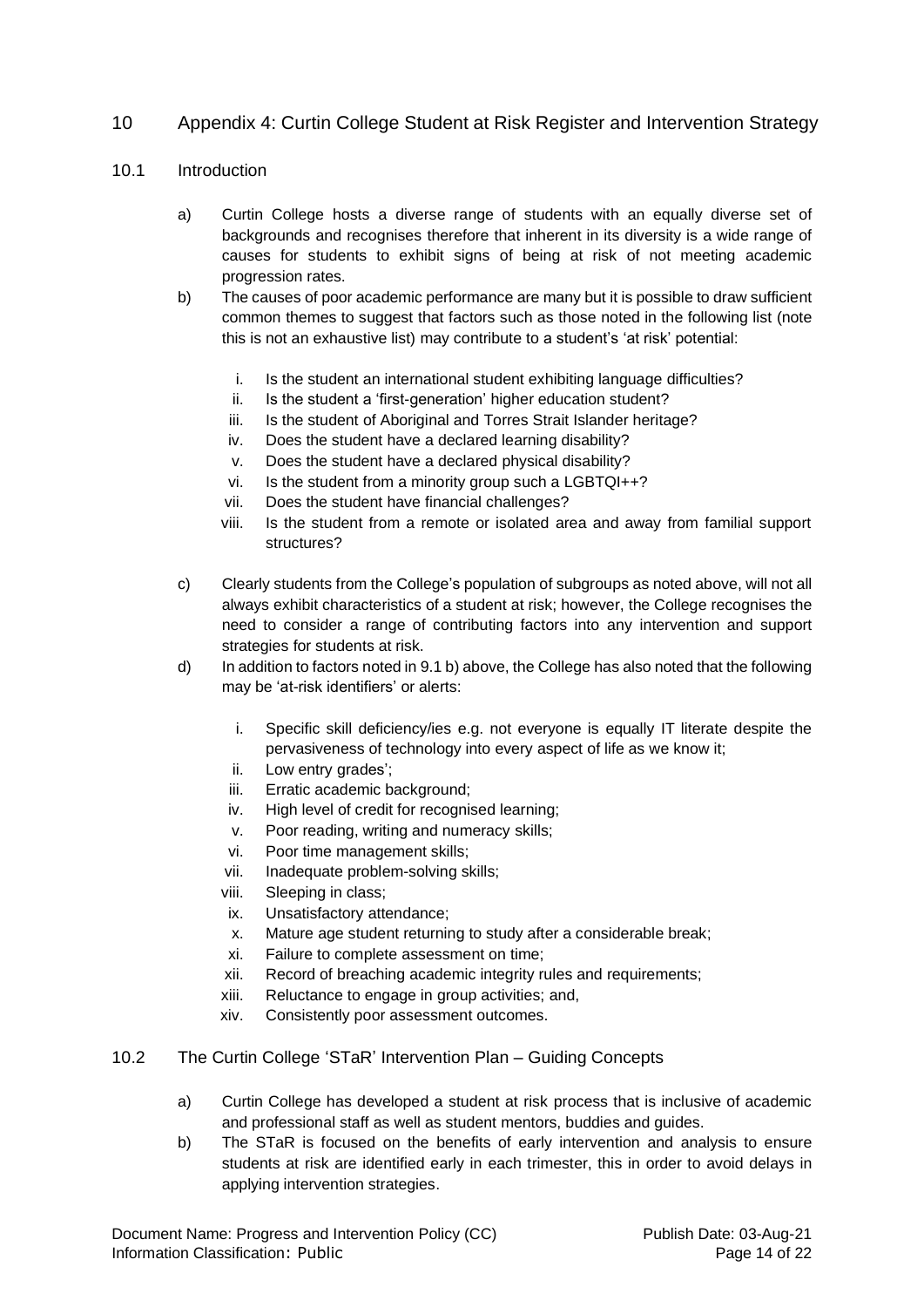- c) The STaR programme incorporates student-focused strategies and college-wide activities.
- d) The management of 'students at risk' (STaR) is a collaborative and integrated effort across the College involving the Academic Director, the Manager of Academic and Student Services, the Counsellor, Program Managers, classroom Teachers and the Manager of Quality, Risk and Compliance.
- e) The collaborative approach is intended to ensure the College maximises every opportunity to provide support and encouragement to students who may be at risk of failing to meet the academic requirements for progression or who may opt to attrit to avoid ending up with a failed academic record.
- f) The STaR IP will use information collected during the application and enrolment process to identify students who may need early support as they adjust to study at the College.
- g) The Manager of Academic and Student Services will, with support from the Manager of Quality, Risk and Compliance, compile an initial register of students who may need support to adjust.
- h) The *Student at Risk Register* (SaRR) will be stored securely in a restricted access file in SharePoint and staff who need access will be informed by the Academic Director in a meeting convened specifically to advise key stakeholders of students who have been identified as potentially needing additional support and monitoring.
- i) Students identified early, receive a simple welcome letter from the College Director and Principal (CDP), thanking them for enroling and reinforcing assistance and support options should they need to access these during the first three weeks of trimester. The letter will not address any notion of "at risk" status because it is likely that a good number of potential at risk students never actually become at risk.
- j) Information about assistance and support will be shared with **all** students at Orientation and will of course remain listed in the Portal.
- k) Academic staff will be provided with information (9.1 d) above) as to what 'flags' they need to be aware of as part of identifying students at risk as soon as possible.
- l) The conceptual framework is illustrated in Figure 1 below:



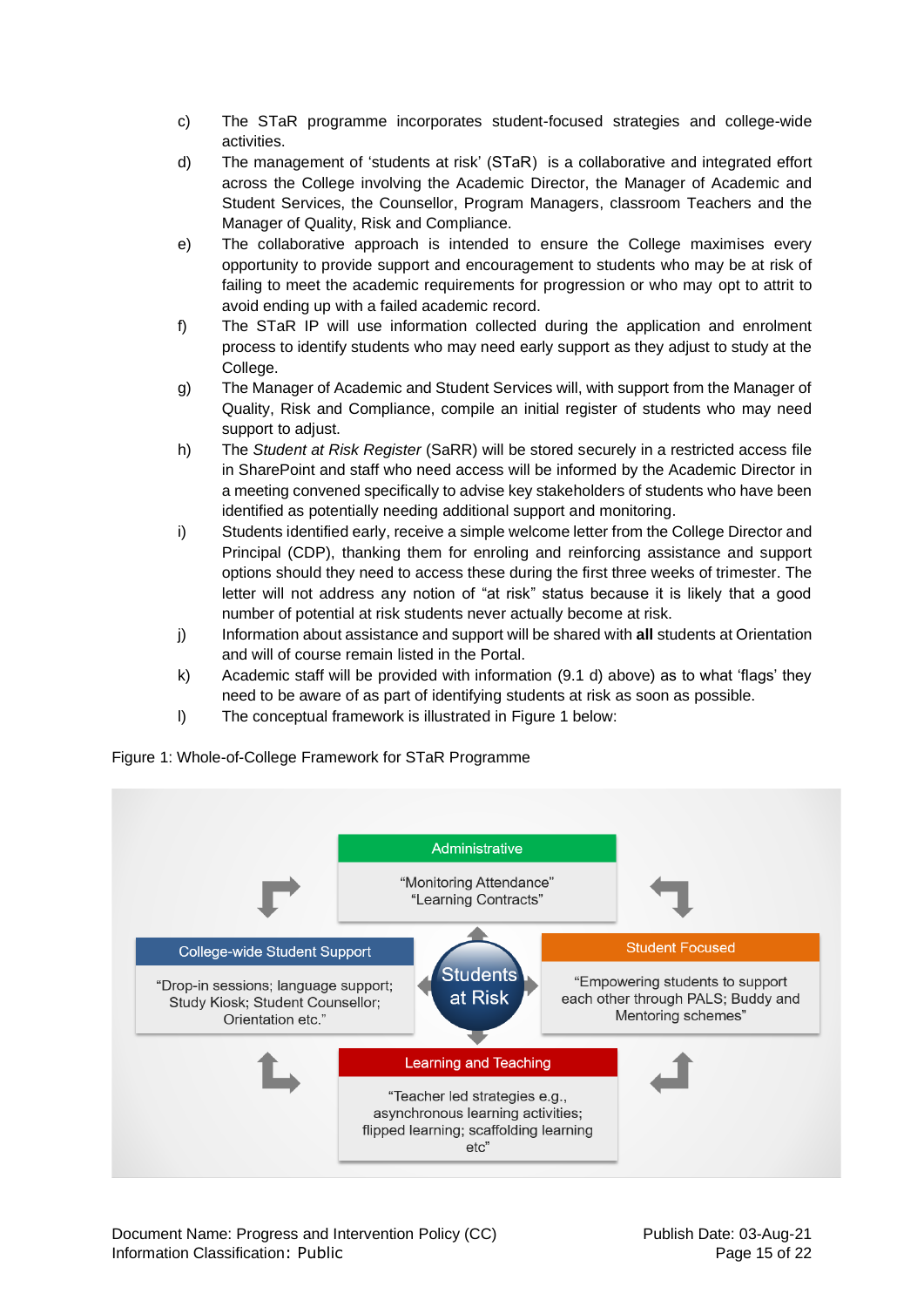# 10.3 STaR Strategies and Activities

- 10.3.1 Monitoring Attendance
	- a) Class attendance for Curtin College taught units is recorded for all students enrolled in Programs offered at Curtin College for monitoring purposes.
	- b) As per the College Code of Conduct, Students are expected maintain an attendance rate of at least 80% in all units of study and engage in activities as determined by the academic expectations of the unit.
	- c) Attendance is recorded once in each class.
	- d) All students can check their attendance via the Student Portal.
	- e) If a student would like to discuss their attendance, they can make an appointment to see the relevant Program Manager or Student Counsellor.
	- f) Domestic students on Centrelink benefits or using FEE-HELP, are informed during orientation that Curtin College is required by legislation to provide attendance data on request.
	- g) If a student:
		- i. misses three consecutive classes; or,
		- ii. is consistently late for classes; or,
		- iii. exits halfway through the class;

the teacher is required to raise this inconsistent behaviour with the relevant Program Manager and the Manager of Academic and Student Services (MASS).

- h) The Manager of Academic and Student Services will:
	- i. log the information on the student's file;
	- ii. send the student a personalised letter:
		- $\checkmark$  reminding them of the College's expectations for attendance;
		- $\checkmark$  confirming an appointment time to meet with the Student Counsellor to discuss the attendance record; and
		- $\checkmark$  confirming that they have been placed on the Student at Risk Register;
	- iii. add the student to the STAR Register; and,
	- iv. inform all relevant staff that the student is officially a 'student at risk' and therefore heightened monitoring is required until further notice.

### 10.3.2 Learning Contract

- a) Students who have been identified as being 'at risk' will be placed on a learning contract.
- b) The learning contract will set out what is expected of the student and the conditions they must meet to ensure that they remain in 'good standing' and are able to make academic progress.
- c) Conditions and requirements in the Learning Contract may include:
	- i. An agreed reduction in study load inclusive of strict conditions specific to attendance; assessment submission and engagement in class activities;
	- ii. A requirement to attend additional support sessions either with a group of other students or individually at no additional cost to the student; and,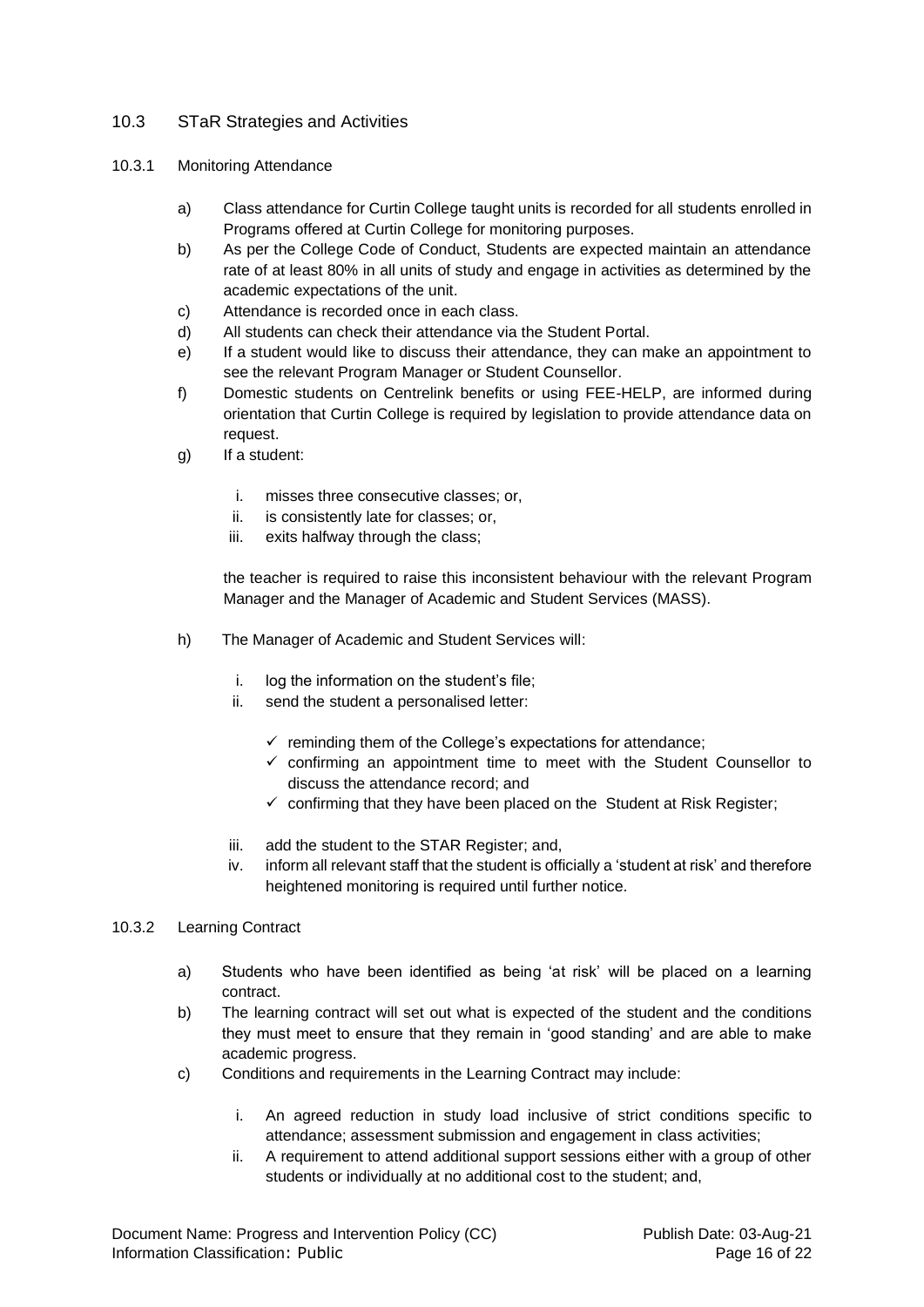- iii. Daily check in with Student Counsellor or other specified staff member to demonstrate progress on assessments and time management.
- d) In the event the at-risk status is medical in origin, the College will secure the student's informed consent, to consult and liaise with appropriate medical persons and/or organisations such as the student's doctor or medical specialists. **Such action is only ever undertaken taken under strict conditions or confidentiality and after gaining the student's informed consent.**

### 10.3.3 Teachers' Approach

- a) No single strategy will work for all students at risk so a combination of teacher-lead strategies inclusive of:
	- i. Provision of asynchronous learning activities in the Learning Management System (LMS) as part of flexible learning model;
	- ii. Recording key sessions for future review and revision;
	- iii. Establishing peer-assisted schemes in each class;
	- iv. Support for structured study groups;
	- v. Recognising and rewarding positive behaviour;
	- vi. Implement scaffolding for complex tasks;
	- vii. Promote self-efficacy assure students they can be successful;
	- viii. Enable students to relate new information to prior knowledge;
	- ix. Flip the learning and teaching process engage students in applying knowledge and help them move to higher order thinking;
	- x. Promote pleasure, engagement and enjoyment for all students in the learning environment;
	- xi. Create an orderly and predictable environment for students' help students to set goals as part of self-regulatory their behaviour and learning;
	- xii. Use group work activities effectively and create an environment in which all students feel safe i.e., no bullying, everyone is included, no put downs – humour not sarcasm is the order of the day;
	- xiii. Give instructions orally and visually;
	- xiv. Establish systems for reinforcement;
	- xv. Use diagnostic assessment data to establish where individual students need assistance and support;
	- xvi. Allow **students** many opportunities for practice and learning;
	- xvii. Implement authentic activities; and,
	- xviii. Assignments must require prior knowledge (see flipped learning).
- 10.3.4 Student Focused Interventions
- 10.3.4.1 The College has developed a conceptual model to assist students at risk inclusive of the following peer focused interventions:
	- a) **Peer Assisted Learning Strategies** (PALS) are structured study and learning groups established to create partnerships within each unit of study to enable students to assist each other with course content and collaborative project activities. At the College this is organised to ensure that this reciprocal or two-way learning support process remains mutually beneficial for all students involved. Peer learning groups assist all students in the group to: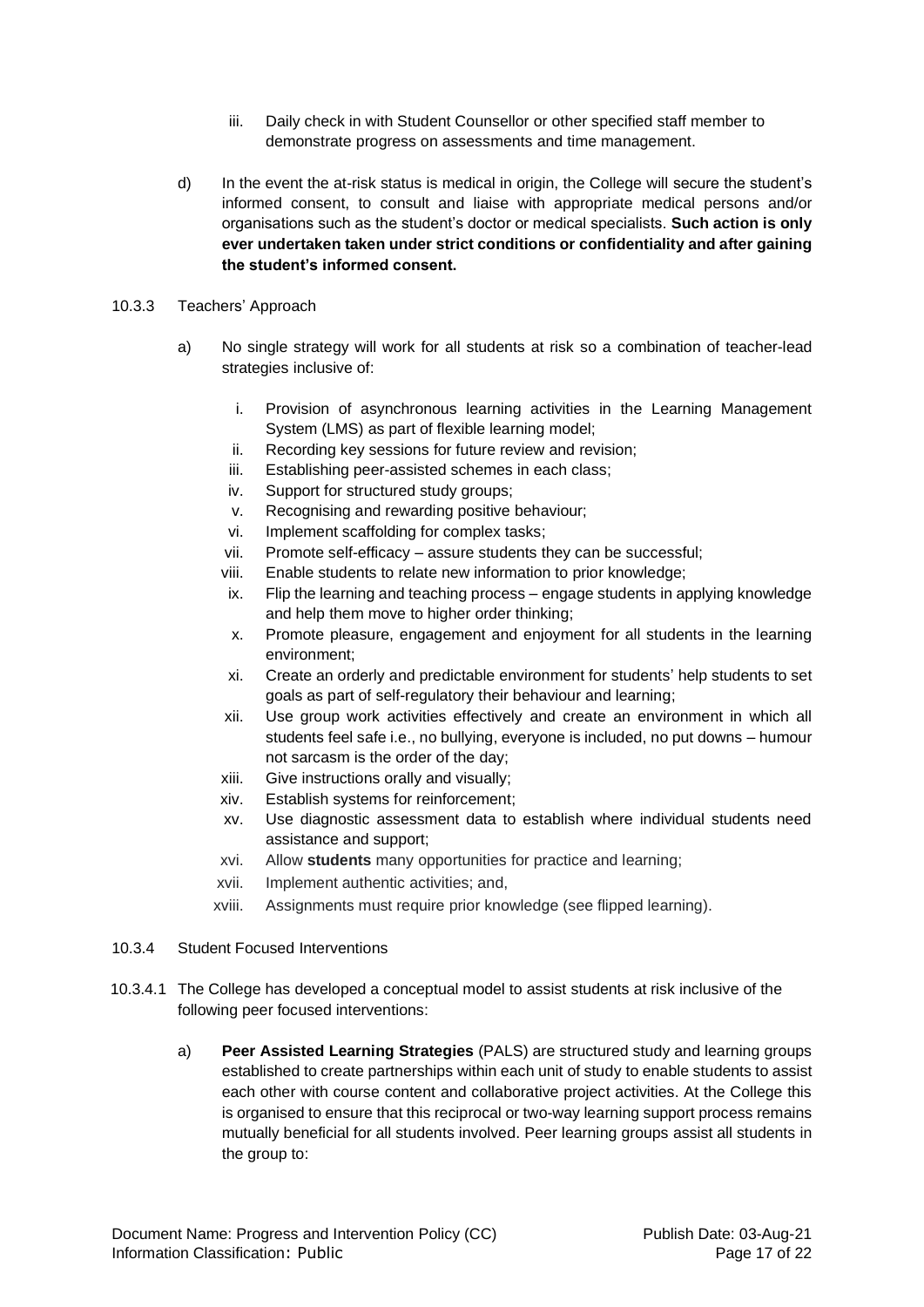- i. work collaboratively in a group setting;
- ii. learn and contribute to the learning of other members of the group;
- iii. develop skills in organising and planning learning activities;
- iv. give and receive feedback in a positive and constructive manner; and,
- v. evaluate their own learning.
- b) **'Buddy' system** is similar to the PALS as noted above but involves pairs of students working together to build skills and confidence and involves students in need of help in certain skills or areas of knowledge being paired with a student from the same class who is going to be able to assist the student by putting their own knowledge into practice. The 'Buddy' system is of course dependent on effective pairing to avoid two weak students being paired, so the College takes great care when determining the pairing of buddies. The 'Buddy' system enables:
	- i. immediate feedback in a way that can lower a student's anxiety;
	- ii. promotes and supports independent learning; and,
	- iii. builds self-confidence
- c) **Student Mentors** may be used when a student from the same program of study who is in their second or third trimester may be partnered with a student in their first trimester of study. The student mentor provides social as well as academic support for new students and will normally:
	- i. Contact the student either prior to or during the orientation process to enable the student to acclimatise quickly and effectively to 'life as a student at Curtin College;
	- ii. Assist the student mentee to identify with the campus and the services available for support;
	- iii. Discuss difficulties with or concerns about study and assignments; and,
	- iv. Help with non-study related issues and difficulties e.g., with culture or language.
- d) The conceptual model involves considerable overlap in each of the key peer focused intervention strategies to enable students to receive support from peers in a nonthreatening or power-driven manner and experience success and achievement. The model is illustrated below in Figure 1:

### Figure 1: Peer Supported Interventions

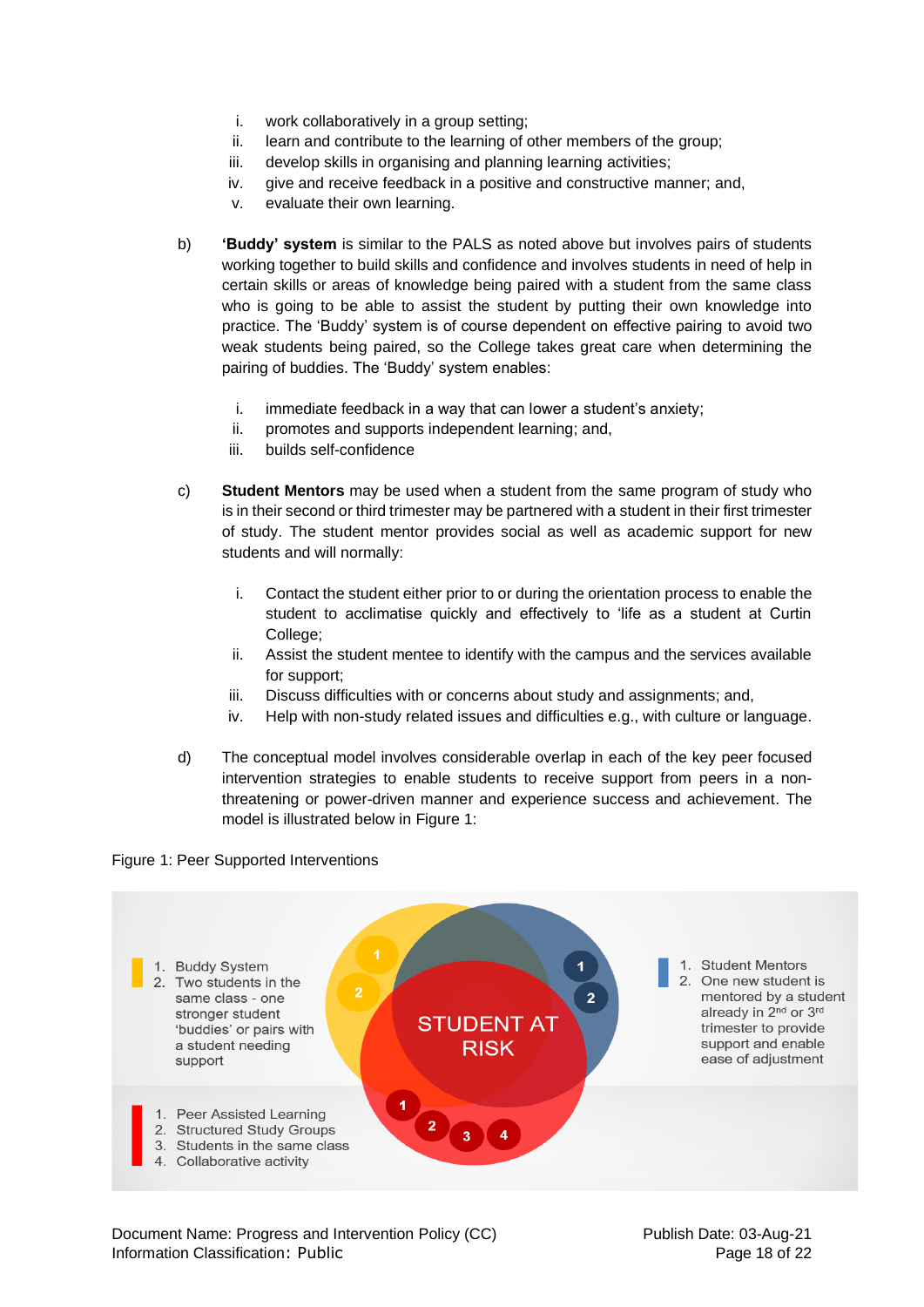### 10.3.4.2 College-wide Interventions

- a) Academic 'drop-in' sessions are scheduled every week each trimester. The workshops commence in week three of each trimester and are two hours in duration. Students do not need an appointment and during these one-to-one sessions, students will receive individual assistance with:
	- i. Assignment preparation and presentation;
	- ii. Referencing advice and upskilling;
	- iii. Language support; and
	- iv. General study skills.
- b) Language support is made available through the *Academic Language Enrichment Program* (ALEP), which is a nine-week program offered to all Diploma students who are in the final trimesters of their study program.
- c) Program Coordinators in each discipline are available to provide students with advice in study plans and study techniques to assist students achieve academic progress.
- d) Study Kiosk is available to provide students with learning support and wellbeing resources.
- e) Student Counsellor is available to students via appointment and on as-needs basis. The Student Counsellor provides confidential help and support on an individual basis. Students can receive career counselling as well as personal and study advice and support.
- f) Pre-arrival Guide enables students to be better prepared for their arrival in Perth and at Curtin College inclusive of a link to the Curtin College Student Blog.
- g) Orientation event each trimester to ensure students get the opportunity prior to commencing classes to interact with fellow students, student mentors, academic staff and student support and advice staff.
- h) Student Surveys and feedback mechanisms to inform continuous improvement activity.

# 10.3.4.3 Identified Student Cohorts

- a) Curtin College common with its Partner University (Curtin University) attracts students from a wide spectrum of the population inclusive of students of Aboriginal and Torres Strait Islander (ATSI) heritage. Students have access to all of the College's support systems and structures in and out of class, and where special arrangements need to be made, the College endeavours to make all reasonable adjustments to facilitate effective learning and positive academic progression.
- b) The College's Partner University sponsors a Centre for Aboriginal Studies (CAS) and the College continues negotiations with the CAS to enable ATSI students at the College, in addition to the focused support available at the College itself, to access support, socialise, attend events and make use of the computer lab and common room housed within the CAS.
- c) Students with physical and/or psychosocial disabilities are also able to access all student support services at the College inclusive of mentoring, peer and buddy schemes. In common with all identified student cohorts, the College endeavours to make all reasonable adjustment to facilitate effective learning and positive academic progress.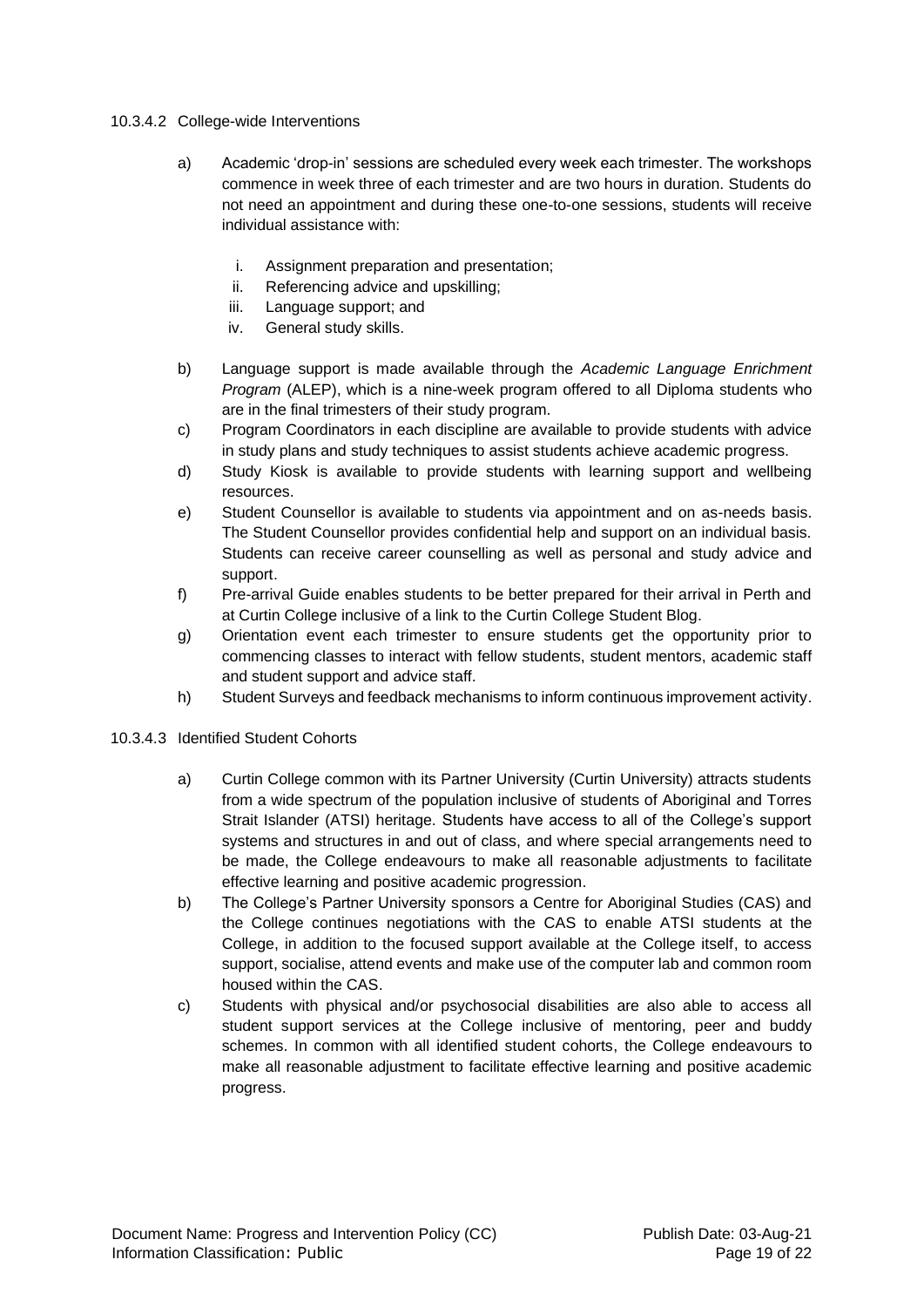- <span id="page-19-0"></span>11 Appendix 5: Articulation Rules for all Programs
- 11.1 Diploma students Progressing from Diploma (Stage 1) to Diploma (Stage 2)
	- a) Students must successfully have completed a minimum of 150 credit points, the required program pre-requisites and program specific requirements, to progress to Diploma (Stage 2).
- 11.2 Diploma students progressing to a Curtin Bachelor Degree
	- a) Students must successfully complete all of the prescribed units in the Diploma and achieve the CWA if required, to progress to the Second Year of the Degree program at Curtin University with advance standing for up to 200 credit points.
- 11.3 Graduate Certificate students progressing to a corresponding Curtin's Master Degree
	- a) Students must successfully complete all of the prescribed units in the Graduate Certificate to progress to the Master's Degree program at Curtin University with advance standing for up to 100 credit points.

| Program                             | <b>Articulation Requirements</b>                                                            | <b>Progression to</b>                    |  |  |  |  |
|-------------------------------------|---------------------------------------------------------------------------------------------|------------------------------------------|--|--|--|--|
| <b>Arts and Creative Industries</b> |                                                                                             |                                          |  |  |  |  |
| Diploma (Stage 1)                   | Completed 150 credit points and the<br>required pre-requisite units in Diploma<br>(Stage 1) | Diploma (Stage 2)                        |  |  |  |  |
| Diploma (Stage 2)                   | Completed Diploma requirements                                                              | <b>Curtin University Bachelor Degree</b> |  |  |  |  |
| <b>Built Environment</b>            |                                                                                             |                                          |  |  |  |  |
| Diploma (Stage 1)                   | Completed 150 credit points and the<br>required pre-requisite units in Diploma<br>(Stage 1) | Diploma (Stage 2)                        |  |  |  |  |
| Diploma (Stage 2)                   | Completed Diploma requirements                                                              | <b>Curtin University Bachelor Degree</b> |  |  |  |  |
| <b>Commerce</b>                     |                                                                                             |                                          |  |  |  |  |
| Diploma (Stage 1)                   | Completed 150 credit points and the<br>required pre-requisite units in Diploma<br>(Stage 1) | Diploma (Stage 2)                        |  |  |  |  |
| Diploma (Stage 2)                   | Completed Diploma requirements                                                              | <b>Curtin University Bachelor Degree</b> |  |  |  |  |
| <b>Engineering</b>                  |                                                                                             |                                          |  |  |  |  |
| Diploma (Stage 1)                   | Completed 150 credit points and the<br>required pre-requisite units in Diploma<br>(Stage 1) | Diploma (Stage 2)                        |  |  |  |  |
| Diploma (Stage 2)                   | <b>Completed Diploma requirements</b>                                                       | <b>Curtin University Bachelor Degree</b> |  |  |  |  |

Table 1 – Program Articulation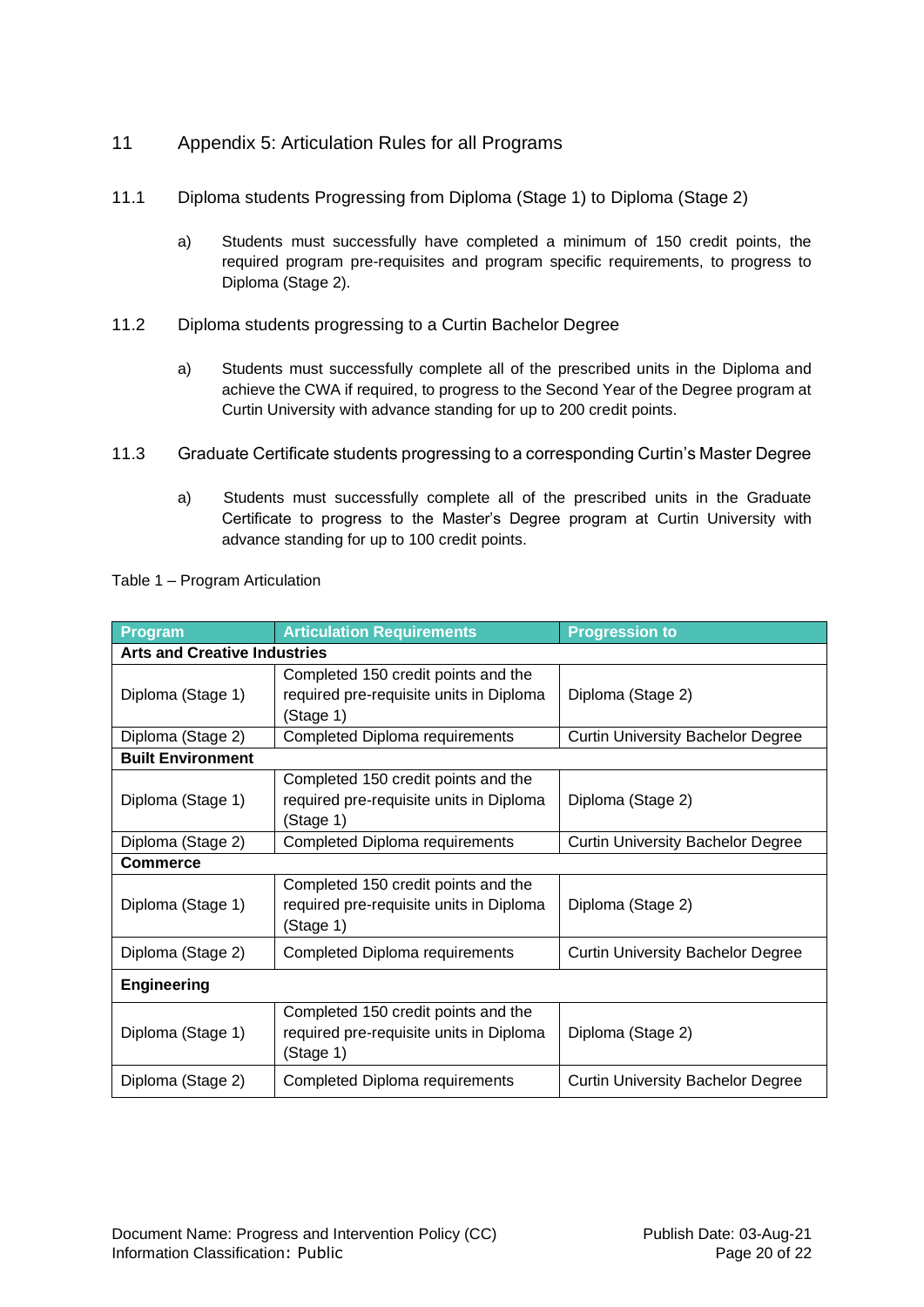| Program                                                      | <b>Articulation Requirements</b>                                                                                                                                                                                                                                                                                                                                             | <b>Progression to</b>                                                                                   |  |  |  |  |
|--------------------------------------------------------------|------------------------------------------------------------------------------------------------------------------------------------------------------------------------------------------------------------------------------------------------------------------------------------------------------------------------------------------------------------------------------|---------------------------------------------------------------------------------------------------------|--|--|--|--|
| <b>Health Sciences</b>                                       |                                                                                                                                                                                                                                                                                                                                                                              |                                                                                                         |  |  |  |  |
| Diploma (Stage 1)                                            | Completed 200 credit points, the<br>required pre-requisite units and<br>relevant stream requirements as<br>detailed below in Diploma (Stage 1):<br>Pharmacy and Physiotherapy to<br>$\bullet$<br>achieve a minimum 65% CWA<br>Pharmacy students to achieve a<br>$\bullet$<br>minimum of 65% in Chemistry<br>Laboratory Medicine to achieve a<br>$\bullet$<br>minimum 60% CWA | Diploma (Stage 2)                                                                                       |  |  |  |  |
| Diploma (Stage 2)                                            | <b>Completed Diploma requirements</b><br>Pharmacy require a 70% CWA,<br>Physiotherapy require a 65% CWA<br>and Laboratory Medicine require a<br>60% CWA in order to progress to<br>the Bachelor Degree                                                                                                                                                                       | <b>Curtin University Bachelor Degree</b>                                                                |  |  |  |  |
| <b>Information Technology</b>                                |                                                                                                                                                                                                                                                                                                                                                                              |                                                                                                         |  |  |  |  |
| Diploma (Stage 1)                                            | Completed 150 credit points and the<br>required pre-requisite units in Diploma<br>(Stage 1)                                                                                                                                                                                                                                                                                  | Diploma (Stage 2)                                                                                       |  |  |  |  |
| Diploma (Stage 2)                                            | <b>Completed Diploma requirements</b>                                                                                                                                                                                                                                                                                                                                        | <b>Curtin University Bachelor Degree</b>                                                                |  |  |  |  |
| <b>Postgraduate Programs</b>                                 |                                                                                                                                                                                                                                                                                                                                                                              |                                                                                                         |  |  |  |  |
| Postgraduate<br><b>Preparation Program</b>                   | Completed program requirements                                                                                                                                                                                                                                                                                                                                               | <b>Graduate Certificate in Business</b><br>Administration<br>Graduate Certificate in Commerce           |  |  |  |  |
| <b>Graduate Certificate</b><br>in Business<br>Administration | Completed program requirements                                                                                                                                                                                                                                                                                                                                               | <b>Curtin University Master of Business</b><br>Administration (Global)                                  |  |  |  |  |
| <b>Graduate Certificate</b><br>in Commerce                   | Completed program requirements                                                                                                                                                                                                                                                                                                                                               | <b>Curtin University Master of</b><br>Commerce (Major in Professional<br>Accounting or Applied Finance) |  |  |  |  |

*\*Notes:*

- *1. Quotas will apply to the streams of Exercise, Sport and Rehabilitation Science, Nursing, Occupational Therapy, Pharmacy and Physiotherapy for entry into Diploma and progression to the second year of the degree.*
- *2. In the event that a stream quota is exceeded, students with the highest Course Weighted Average will proceed to the university.*
- *3. Restrictions on student numbers progressing from the Diploma to the second year of the Curtin degree may apply from time to time according to the availability of clinical placements at Curtin.*